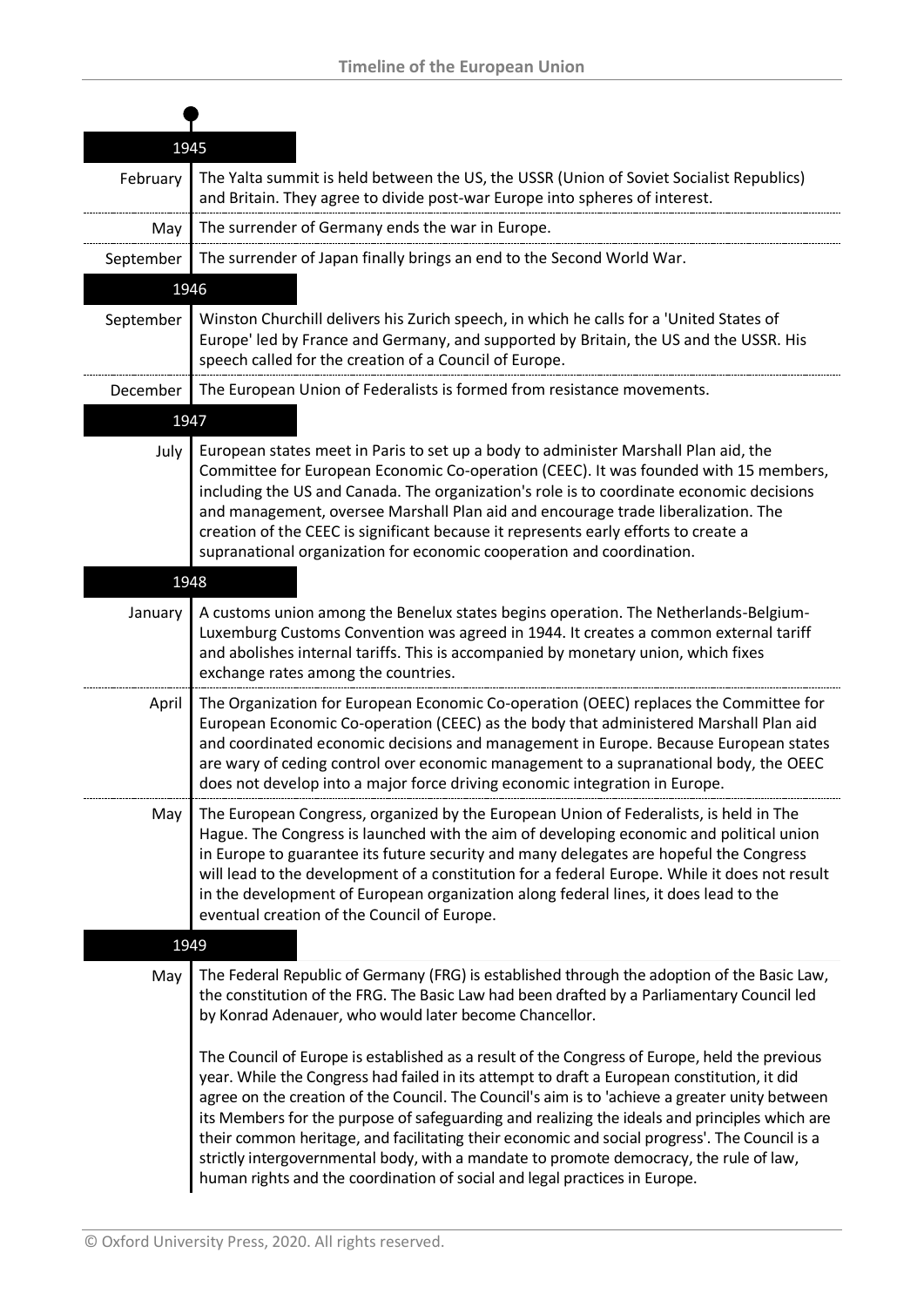| 1950      |                                                                                                                                                                                                                                                                                                                                                                                                                                                                                                                                                                                                                                                                                                                                                                                       |  |
|-----------|---------------------------------------------------------------------------------------------------------------------------------------------------------------------------------------------------------------------------------------------------------------------------------------------------------------------------------------------------------------------------------------------------------------------------------------------------------------------------------------------------------------------------------------------------------------------------------------------------------------------------------------------------------------------------------------------------------------------------------------------------------------------------------------|--|
| May       | French Foreign Minister Robert Schuman presents a plan to integrate coal and steel<br>production in France, Germany and other member countries, hereafter known as the<br>'Schuman Declaration'. The intention is to make war between two countries 'not merely<br>unthinkable, but materially impossible'. The Schuman Plan proposes pooling coal and steel<br>resources under the management of a supranational body, the High Authority. In addition<br>to managing production, the High Authority will also coordinate the modernization of the<br>coal and steel industries. It is intended that the plan will lead to further co-operation in<br>economic development. The Schuman Plan forms the basis for the European Coal and<br>Steel Community (ECSC).                    |  |
| October   | The Pleven Plan for a European Defence Community (EDC) is launched in response to<br>American requests for Europe to take more responsibility for meeting its defence needs. It<br>called for the creation of a European Army under a pooled command and proposed the<br>creation of a Commission, Council and Assembly.                                                                                                                                                                                                                                                                                                                                                                                                                                                              |  |
| November  | The Council of Europe draws up the European Convention on Human Rights (ECHR) and<br>opens it up for signature by member states.                                                                                                                                                                                                                                                                                                                                                                                                                                                                                                                                                                                                                                                      |  |
| 1951      |                                                                                                                                                                                                                                                                                                                                                                                                                                                                                                                                                                                                                                                                                                                                                                                       |  |
| April     | France, Germany, Italy, Belgium, the Netherlands and Luxembourg sign the Treaty of Paris,<br>establishing the ECSC. The ECSC is the creation of Robert Schuman, who set out its<br>blueprint in the 1950 Schuman Plan, and Jean Monnet. The Treaty establishes a common<br>market for coal and steel, administered by the High Authority, a supranational body. The<br>Treaty also created an intergovernmental Council of Ministers, an advisory European<br>Parliamentary Assembly and a Court of Justice. The ECSC seeks to remove barriers to the<br>internal market for coal and steel, manage the modernization of production and prevent<br>the re-emergence of cartels. It is anticipated that the ECSC will lead to further economic<br>integration among its member states. |  |
| 1952      |                                                                                                                                                                                                                                                                                                                                                                                                                                                                                                                                                                                                                                                                                                                                                                                       |  |
| May       | The six European Coal and Steel Community (ECSC) member countries sign the European<br>Defence Community Treaty in Paris. The European Defence Community (EDC) has its roots<br>in the 1950 Pleven Plan and is an attempt to address the 'German question'-how to<br>provide for European security needs in the face of a growing communist threat and re-arm<br>Germany in such a way as to not threaten French security. The EDC allows for the creation<br>of a German army that is constrained by being part of a European army under joint<br>command. Jean Monnet is a key architect behind the EDC. The EDC treaty enters a lengthy<br>and ultimately unsuccessful ratification stage.                                                                                         |  |
| July      | The Treaty of Paris enters into force and the ECSC begins operation. Jean Monnet becomes<br>President of the High Authority of the ECSC.                                                                                                                                                                                                                                                                                                                                                                                                                                                                                                                                                                                                                                              |  |
|           | 1953                                                                                                                                                                                                                                                                                                                                                                                                                                                                                                                                                                                                                                                                                                                                                                                  |  |
| March     | A draft Treaty for a European Political Community (EPC) is adopted by the Common<br>Assembly of the European Coal and Steel Community (ECSC), but it is never signed nor<br>ratified. Plans for the EPC are developed in response to arguments by the Italian<br>government that plans for the EDC include provisions for some form of political steering<br>and political cooperation on foreign policies.                                                                                                                                                                                                                                                                                                                                                                           |  |
| September | European Convention on Human Rights, adopted by the Council of Europe and ratified by<br>sufficient number of states, comes into force.                                                                                                                                                                                                                                                                                                                                                                                                                                                                                                                                                                                                                                               |  |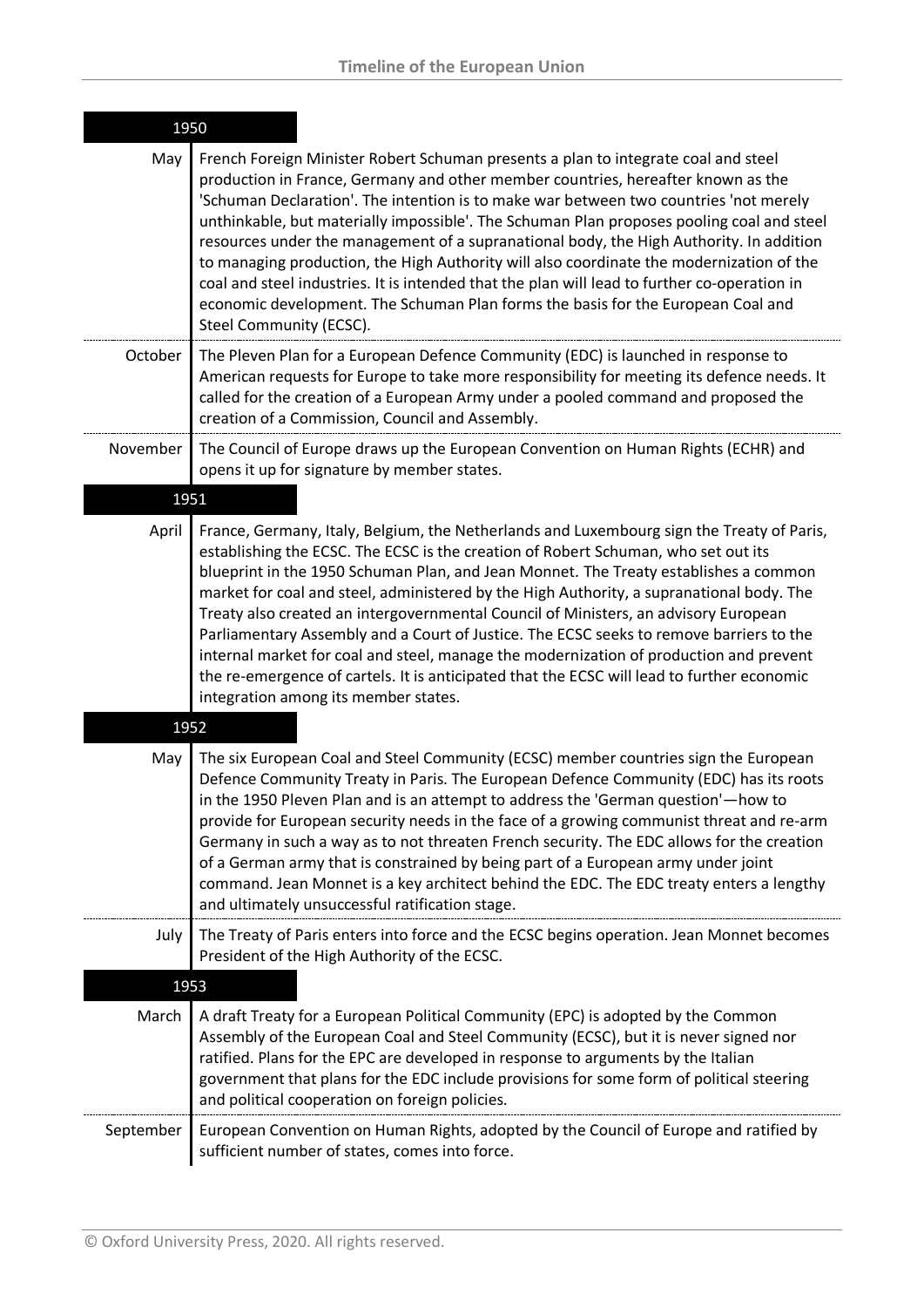| 1954     |                                                                                                                                                                                                                                                                                                                                                                                                                                                                                                                                                                                                                                                                                                                                                                                                                                                                                                                                  |
|----------|----------------------------------------------------------------------------------------------------------------------------------------------------------------------------------------------------------------------------------------------------------------------------------------------------------------------------------------------------------------------------------------------------------------------------------------------------------------------------------------------------------------------------------------------------------------------------------------------------------------------------------------------------------------------------------------------------------------------------------------------------------------------------------------------------------------------------------------------------------------------------------------------------------------------------------|
| August   | The French National Assembly fails to ratify the European Defence Community Treaty,<br>leading to the collapse of the European Political Community.                                                                                                                                                                                                                                                                                                                                                                                                                                                                                                                                                                                                                                                                                                                                                                              |
| October  | The Treaty creating the Western European Union (WEU) is signed. This treaty extends the<br>defensive alliance created by the Treaty of Brussels to also include Italy and Germany. The<br>WEU has a Council of foreign and defence ministers, a secretariat and an assembly.                                                                                                                                                                                                                                                                                                                                                                                                                                                                                                                                                                                                                                                     |
| November | Disappointed by the failure of the European Defence Community (EDC), Monnet<br>announces that he will not stand for a second term as President of the High Authority of<br>the European Coal and Steel Community (ECSC).                                                                                                                                                                                                                                                                                                                                                                                                                                                                                                                                                                                                                                                                                                         |
| 1955     |                                                                                                                                                                                                                                                                                                                                                                                                                                                                                                                                                                                                                                                                                                                                                                                                                                                                                                                                  |
| April    | In the aftermath of failure of the European Defence Community (EDC) and European<br>Political Community (EPC), Jean Monnet contacts influential politicians from the Benelux<br>countries to discuss plans to revive European integration—he launches discussions with<br>these politicians rather than the French because it was French opposition that led to the<br>failure of the EDC. Two influential proposals develop from these discussions. Paul-Henri<br>Spaak, the Belgian foreign minister, circulates a memorandum to the European Coal and<br>Steel Community (ECSC) that proposes extending sectoral integration to nuclear energy<br>and to transport. This idea later forms the basis of the creation of Euratom (European<br>Atomic Energy Community). The Dutch foreign minister Jan Beyen produces a<br>memorandum on behalf of the Benelux states that proposes the creation of a general<br>common market. |
| May      | In response to the Spaak and Beyen memorandums, the Assembly of the ECSC decides to<br>relaunch integration and calls for a conference of foreign ministers to be held in Messina,<br>Italy to discuss sectoral integration and the creation of a common market. Also this month,<br>the signing of the State Treaty between the four powers and Austria ends the occupation<br>of Austria.                                                                                                                                                                                                                                                                                                                                                                                                                                                                                                                                      |
| June     | A conference in Messina, Italy, is held to discuss the development of a common market<br>and further sectoral integration. The governments agree to set up a committee chaired by<br>Belgian foreign affairs minister Paul-Henri Spaak to explore the idea of further sectoral<br>integration and the development of a common market. The Spaak Committee is created.                                                                                                                                                                                                                                                                                                                                                                                                                                                                                                                                                            |
| October  | Jean Monnet sets up the Action Committee for the United States of Europe, a political<br>lobby group consisting of politicians and trade unions. Its aim is to secure broad political<br>support for the integration plans agreed at Messina.                                                                                                                                                                                                                                                                                                                                                                                                                                                                                                                                                                                                                                                                                    |
| 1956     |                                                                                                                                                                                                                                                                                                                                                                                                                                                                                                                                                                                                                                                                                                                                                                                                                                                                                                                                  |
| March    | The Spaak Report on the creation of a common market is published. It recommends the<br>creation of a common market as well as sectoral integration in nuclear energy so that the<br>high costs of research and development in what he sees as a vital sector can be shared by<br>European states. This report forms the basis of the Treaties of Rome that will create the<br>European Economic Community (EEC) and Euratom.                                                                                                                                                                                                                                                                                                                                                                                                                                                                                                     |
| June     | Start of the 'Messina negotiations' based on the Spaak Report.                                                                                                                                                                                                                                                                                                                                                                                                                                                                                                                                                                                                                                                                                                                                                                                                                                                                   |
| October  | USSR invades Hungary to put down anti-communist uprising. In the same month the Suez<br>crisis begins. Israel, Britain, and France attack Egypt and occupy Port Said, but are forced to<br>withdraw their troops in the face of opposition from the US. This crisis highlights France<br>and the UK's weakness as a unilateral actor in the new world order and so strengthens<br>support for European integration.                                                                                                                                                                                                                                                                                                                                                                                                                                                                                                              |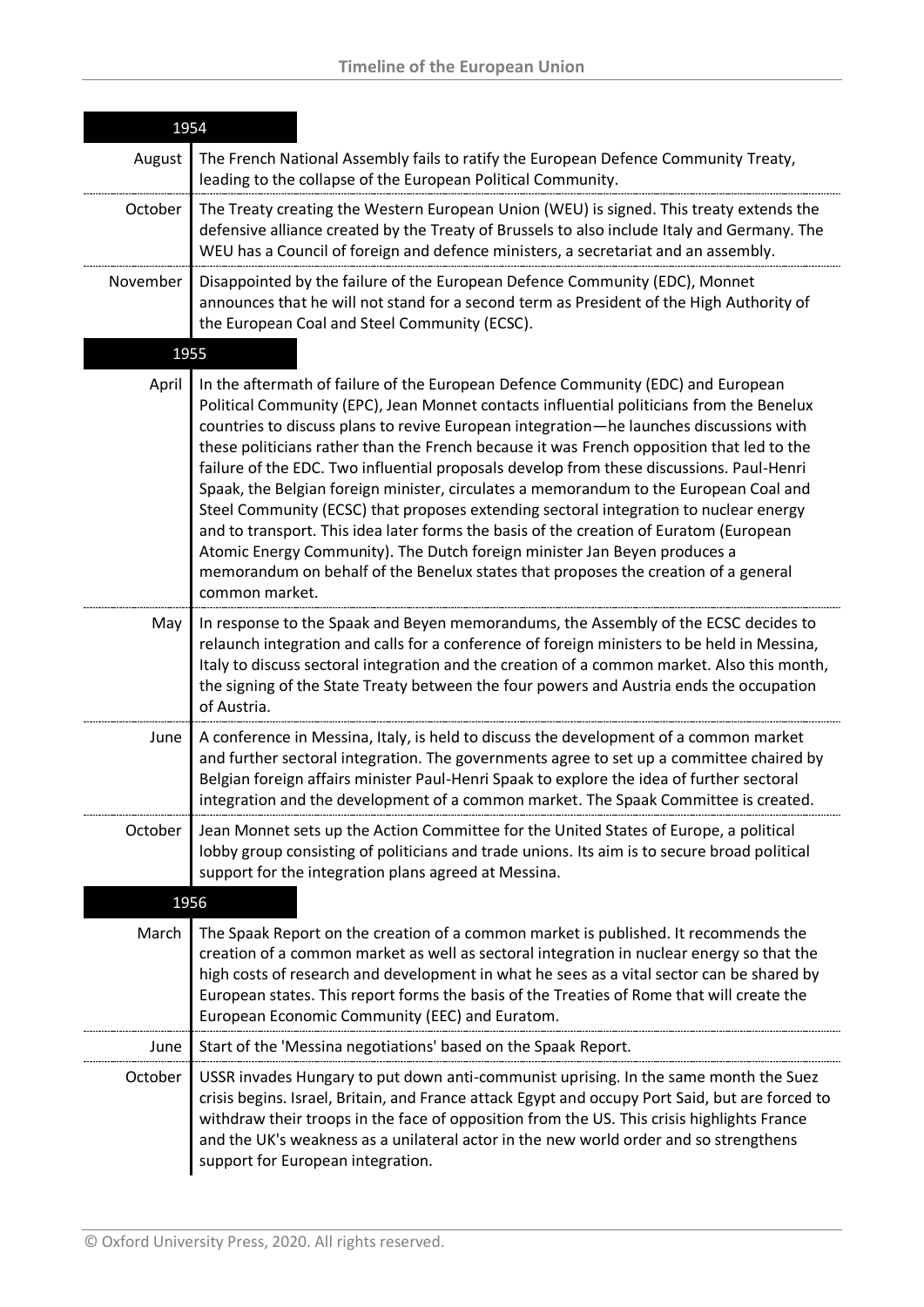| 1957     |                                                                                                                                                                                                                                                                                                                                                                                                                                                                                                                                                                                                                                                                                                                                                |
|----------|------------------------------------------------------------------------------------------------------------------------------------------------------------------------------------------------------------------------------------------------------------------------------------------------------------------------------------------------------------------------------------------------------------------------------------------------------------------------------------------------------------------------------------------------------------------------------------------------------------------------------------------------------------------------------------------------------------------------------------------------|
| March    | Completion of the Messina negotiations.                                                                                                                                                                                                                                                                                                                                                                                                                                                                                                                                                                                                                                                                                                        |
| April    | The Treaties of Rome (establishing the European Economic Community (EEC) and Euratom)<br>are signed. The six countries of the European Coal and Steel Community (ECSC) set up the<br>EEC and the Euratom. The EEC aims to create a custom union among the member states,<br>while Euratom is to promote joint development of nuclear energy.                                                                                                                                                                                                                                                                                                                                                                                                   |
| 1958     |                                                                                                                                                                                                                                                                                                                                                                                                                                                                                                                                                                                                                                                                                                                                                |
| January  | The Treaties of Rome come into force, establishing the European Economic Community<br>(EEC) and Euratom. The EEC consists of the European Commission, the Council of<br>Ministers, an advisory Parliamentary Assembly (later the European Parliament) and the<br>European Court of Justice. Walter Hallstein becomes the first President of the EEC<br>Commission, Louis Armand the first President of the Euratom Commission. A committee of<br>permanent representatives (COREPER) is created to prepare the work of the Council of<br>Ministers.                                                                                                                                                                                            |
| March    | The European Parliamentary Assembly meets for the first time. Robert Schuman is elected<br>as its president.                                                                                                                                                                                                                                                                                                                                                                                                                                                                                                                                                                                                                                   |
| June     | The Fourth French Republic collapses; Charles de Gaulle becomes the first leader of the<br>Fifth French Republic                                                                                                                                                                                                                                                                                                                                                                                                                                                                                                                                                                                                                               |
| July     | Agriculture ministers, national experts and farm lobby groups meet at a conference in<br>Stresa, Italy, to discuss the details of the Common Agricultural Policy (CAP). The Stresa<br>Conference agrees on a principle of price supports for agricultural products. This means<br>that when prices within the Community fall below an agreed price for agricultural<br>products, the Community will intervene to raise the price by buying the commodity. When<br>the price of imported goods falls below the agreed price, tariffs will be levied to make up<br>the difference. The Stresa Conference also leads to the formation of a European<br>agricultural lobby group, the Committee of Professional Agricultural Organisations (COPA). |
| December | Charles de Gaulle is elected as French President, winning 78.5% of votes and securing his<br>mandate to lead the country.                                                                                                                                                                                                                                                                                                                                                                                                                                                                                                                                                                                                                      |
| 1959     |                                                                                                                                                                                                                                                                                                                                                                                                                                                                                                                                                                                                                                                                                                                                                |
| January  | The European Court of Human Rights is established in Strasbourg.<br>The creation of a customs union in the European Economic Community (EEC) begins.<br>Customs duties within the EEC are cut by 10%, as part of a time frame that proposes an<br>annual 10% reduction in tariffs and annual reductions in quotas. The deadline for the<br>removal of all quotas is 1961. A Common External Tariff is introduced.                                                                                                                                                                                                                                                                                                                              |
| June     | Greece applies for an association agreement with the EEC.                                                                                                                                                                                                                                                                                                                                                                                                                                                                                                                                                                                                                                                                                      |
| July     | Turkey applies for an association agreement with the EEC.                                                                                                                                                                                                                                                                                                                                                                                                                                                                                                                                                                                                                                                                                      |
| 1960     |                                                                                                                                                                                                                                                                                                                                                                                                                                                                                                                                                                                                                                                                                                                                                |
| January  | Austria, Denmark, Norway, Portugal, Sweden, Switzerland and the UK set up the European<br>Free Trade Association (EFTA). Like the European Economic Community (EEC), the EFTA<br>aims to establish free trade area, but it does not resort to common external tariffs and<br>supranational institutions. It is intended to create a counterbalance to the EEC.                                                                                                                                                                                                                                                                                                                                                                                 |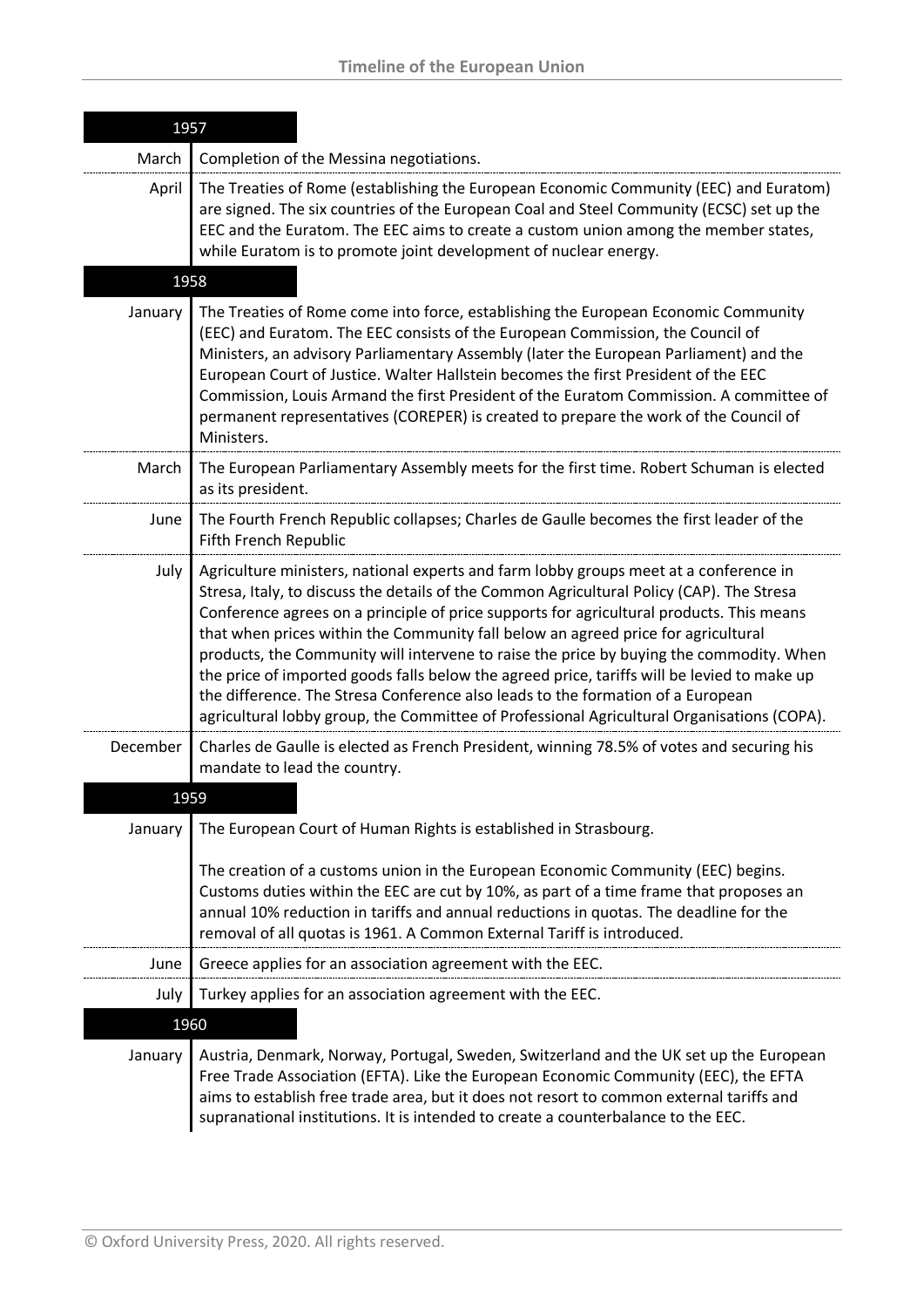| May    | The Council of Ministers agree to Commission proposals to accelerate the creation of a<br>common market by removing internal barriers to trade and creating a common external<br>tariff. This follows lobbying from business interests who are keen to see progress on the<br>development of the common market. The Commission links progress on the common<br>market to the creation of a Common Agricultural Policy (CAP). Linking these issues creates<br>momentum for developing the CAP, which is less widely supported policy than the creation<br>of a common market. This leads to adoption of the main elements of the CAP, which<br>comes into force in 1962. |
|--------|-------------------------------------------------------------------------------------------------------------------------------------------------------------------------------------------------------------------------------------------------------------------------------------------------------------------------------------------------------------------------------------------------------------------------------------------------------------------------------------------------------------------------------------------------------------------------------------------------------------------------------------------------------------------------|
| 1961   |                                                                                                                                                                                                                                                                                                                                                                                                                                                                                                                                                                                                                                                                         |
| July   | The Athens Agreement is signed between Greece and the European Economic Community<br>(EEC). This creates the first accession agreement between the EEC and an outside state.<br>The Agreement anticipates eventual Greek accession to the EEC and toward that end<br>provides for the development of a customs union and harmonization of certain agricultural<br>and tax provisions after a period of 22 years and the free movement of persons, services<br>and capital after a period of 12 years.                                                                                                                                                                   |
| August | Britain, Denmark, and Ireland apply for membership of the EEC, but French President<br>Charles de Gaulle is sceptical about the British application.                                                                                                                                                                                                                                                                                                                                                                                                                                                                                                                    |

## 1962

April | Norway submits its first application to join the European Economic Community (EEC).

## 1963

| January   | De Gaulle announces his veto of British membership of the European Economic<br>Community (EEC), arguing that Britain's political and economic interests are incompatible<br>with those of the EEC and that it lacks a commitment to European integration. This move is<br>seen as a reflection of French fears that the close Anglo-American relations would lead to<br>increased American influence in Europe if Britain becomes a member. The veto is also a<br>response to concerns that British opposition could jeopardize the development of the<br>Common Agricultural Policy (CAP) that the French had fought hard for. De Gaulle's surprise<br>announcement of his veto at a press conference is a change in tactics— he had first<br>demanded that the British accept all terms of the acquis, without concessions. The French<br>veto effectively brings to an end to accession negotiations that were underway with<br>Norway, Denmark and Ireland. |
|-----------|-----------------------------------------------------------------------------------------------------------------------------------------------------------------------------------------------------------------------------------------------------------------------------------------------------------------------------------------------------------------------------------------------------------------------------------------------------------------------------------------------------------------------------------------------------------------------------------------------------------------------------------------------------------------------------------------------------------------------------------------------------------------------------------------------------------------------------------------------------------------------------------------------------------------------------------------------------------------|
| July      | The first Yaoundé Convention is signed in Yaoundé, Cameroon between the European<br>Economic Community (EEC) and 18 African countries. The agreement provides the<br>countries, mostly former French colonies, with a package of aid and preferential trade<br>relations.                                                                                                                                                                                                                                                                                                                                                                                                                                                                                                                                                                                                                                                                                       |
| September | An Association Agreement is signed with Turkey. The Ankara Agreement, as it is known,<br>aims to strengthen trade and economic relations and lead to the gradual development of a<br>customs union.                                                                                                                                                                                                                                                                                                                                                                                                                                                                                                                                                                                                                                                                                                                                                             |

1965

April | The Merger Treaty is signed, agreeing to merge the institutions of the European Coal and Steel Community (ECSC), European Economic Community (EEC), and Euratom into a single organization. The High Authority of the ECSC, the Commission of the EEC and the Commission of Euratom are merged into a single Commission, and the Merger Treaty creates a single Council of Ministers. The Community is now known as the European Community or 'EC' rather than the 'EEC'.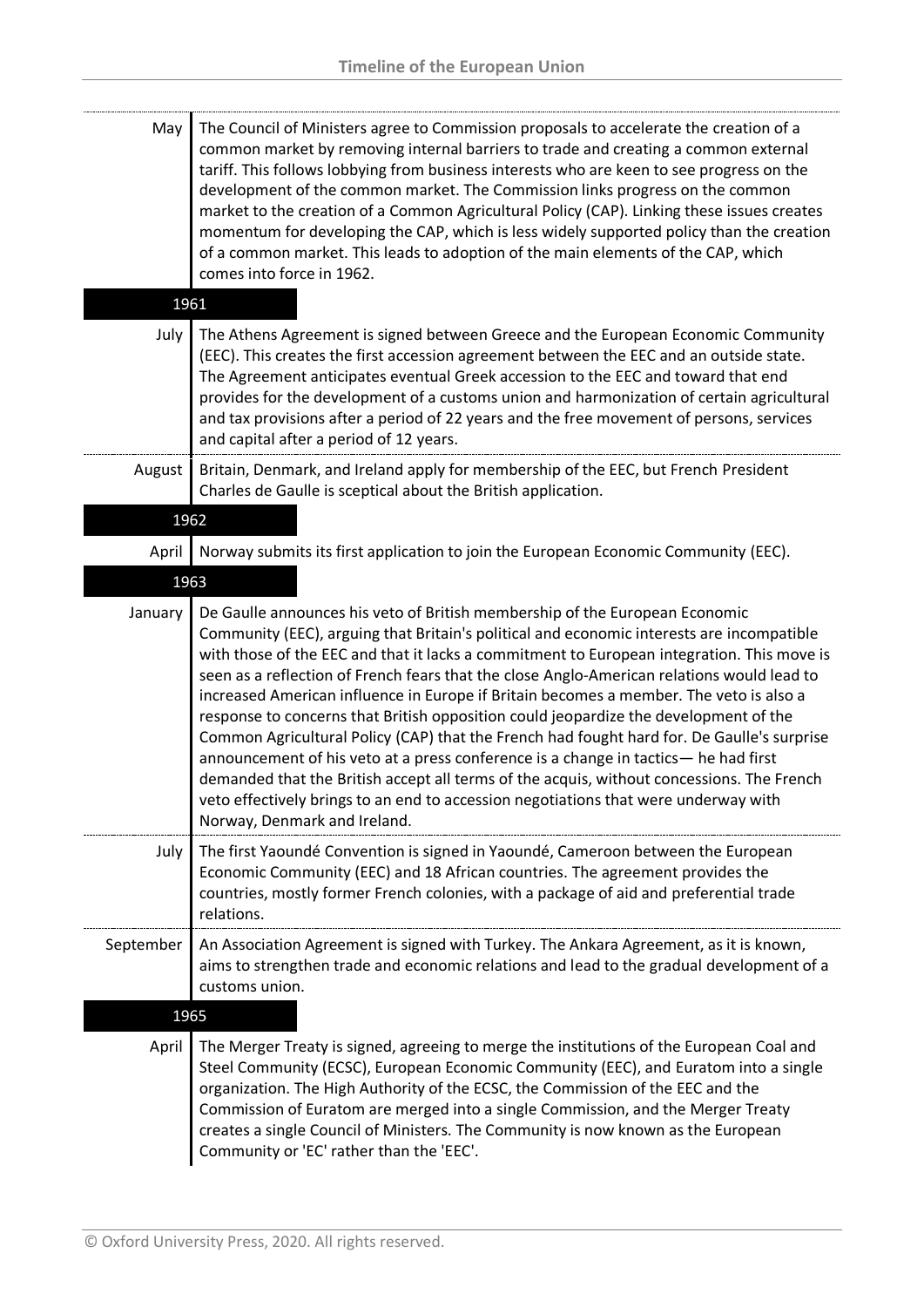| July     | The 'empty chair crisis' begins after the French foreign minister withdraws the French<br>Permanent Representative from the Council of Ministers. This French boycott is in protest<br>against the potential waning of intergovernmental influence in the EEC. The Commission<br>proposed to introduce own-source funding for the EEC, replacing the system of funding<br>through national contributions, and enhance the European Parliament's power of<br>budgetary scrutiny. Moreover, the EEC was scheduled to move to qualified majority voting<br>in a number of areas by January 1966 as part of the plan to complete the customs union.<br>The French boycott of the Council brings the work of the EEC to a halt.                                           |
|----------|----------------------------------------------------------------------------------------------------------------------------------------------------------------------------------------------------------------------------------------------------------------------------------------------------------------------------------------------------------------------------------------------------------------------------------------------------------------------------------------------------------------------------------------------------------------------------------------------------------------------------------------------------------------------------------------------------------------------------------------------------------------------|
| 1966     |                                                                                                                                                                                                                                                                                                                                                                                                                                                                                                                                                                                                                                                                                                                                                                      |
| January  | The Luxemburg compromise ends the French boycott of the Council of Ministers, six<br>months after it began. The Luxemburg Compromise reinforces intergovernmentalism in<br>the EEC through the following measures: first, it gives governments the right to veto<br>proposals in the Council of Ministers if their national interests were at stake. This<br>effectively halts the shift to majority voting that had been planned for January 1966 and<br>consequently stalls integration. The compromise also seeks to limit supranationalism by<br>keeping the EEC budget funded by national contributions and not from own resources and<br>by limiting the political resources of the Commission.                                                                |
| 1967     |                                                                                                                                                                                                                                                                                                                                                                                                                                                                                                                                                                                                                                                                                                                                                                      |
| May      | Britain, Denmark, and Ireland make a second application for membership of the European<br><b>Economic Community (EEC)</b>                                                                                                                                                                                                                                                                                                                                                                                                                                                                                                                                                                                                                                            |
| July     | The Merger Treaty takes effect and The European Coal and Steel Community (ECSC), the<br>EEC and the Euratom is merged to form the European Community (EC). The Belgian Liberal<br>politician Jean Rey becomes the first Commission President for all three communities<br>(ECSC, EEC, Euratom). In the same month, Sweden applies for membership and Norway<br>makes its second application for membership of the EC.                                                                                                                                                                                                                                                                                                                                                |
| December | France vetoes the British membership application for a second time (along with those of<br>Denmark, Ireland, Norway and Sweden).                                                                                                                                                                                                                                                                                                                                                                                                                                                                                                                                                                                                                                     |
| 1968     |                                                                                                                                                                                                                                                                                                                                                                                                                                                                                                                                                                                                                                                                                                                                                                      |
| July     | The Customs Union of the EC is completed ahead of schedule.                                                                                                                                                                                                                                                                                                                                                                                                                                                                                                                                                                                                                                                                                                          |
| 1969     |                                                                                                                                                                                                                                                                                                                                                                                                                                                                                                                                                                                                                                                                                                                                                                      |
| April    | A military coup in Greece leads to the suspension of democratic institutions and the eventual<br>cancellation of the Association Agreement with the European Economic Community (EEC).                                                                                                                                                                                                                                                                                                                                                                                                                                                                                                                                                                               |
|          | French President Charles de Gaulle resigns after being defeated in a referendum on<br>government reforms. The departure of de Gaulle changes the political climate in Europe,<br>removing a source of opposition to further integration.                                                                                                                                                                                                                                                                                                                                                                                                                                                                                                                             |
| December | The Hague Summit is held to re-launch European integration.                                                                                                                                                                                                                                                                                                                                                                                                                                                                                                                                                                                                                                                                                                          |
|          | At the request of the French, the summit focuses on three aspects of integration: completion;<br>widening; and deepening. The member states agree to grant the EC its own resources and<br>grant limited budgetary oversight powers to the parliament. This replaces the system of<br>national budgetary contributions to the EC. Deepening refers to progress on integration in new<br>policy areas. Member states agree on the objectives of economic and monetary union and<br>cooperation in foreign policy. Unlike his predecessor, Charles de Gaulle, the new French<br>President, Georges Pompidou is not opposed to British membership of the EC and the member<br>states agree on opening accession negotiations with Britain, Denmark, Ireland and Norway. |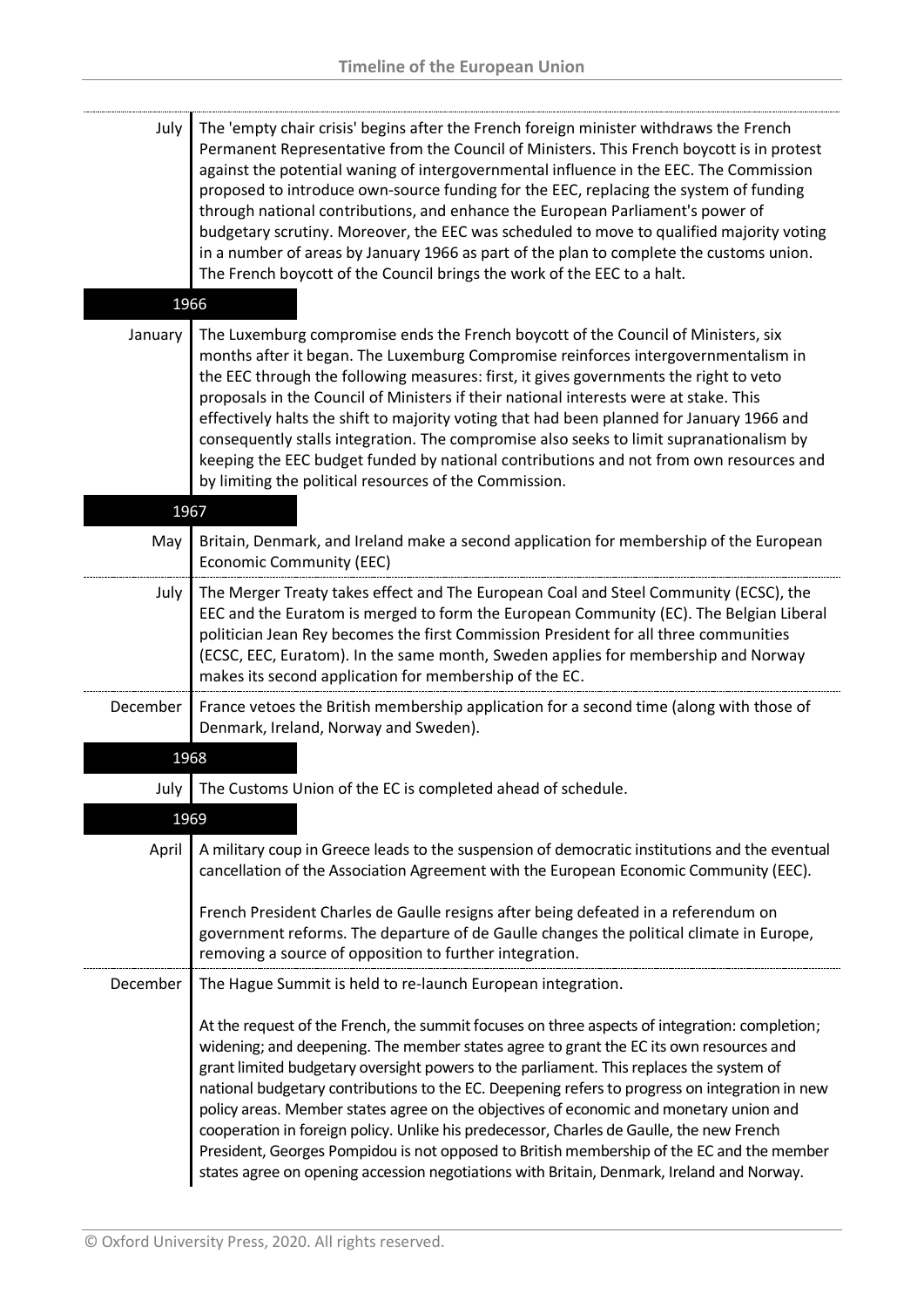| 1970      |                                                                                                                                                                                                                                                                                                                                                                                                                                                                                                                                   |
|-----------|-----------------------------------------------------------------------------------------------------------------------------------------------------------------------------------------------------------------------------------------------------------------------------------------------------------------------------------------------------------------------------------------------------------------------------------------------------------------------------------------------------------------------------------|
| April     | After reaching agreement on the issue at the Hague Summit, the member states signed a<br>Budgetary Treaty that gives the EC financing from its own resources. The Treaty of Rome<br>had originally provided that the EC would undergo a transition from funding the budget<br>from member state contributions to funding by its own resources-the tariffs that EC<br>member states collected on agricultural imports, the common external tariff and a<br>percentage of VAT revenues. The French blocked this transition in 1965. |
| June      | After agreement on re-launching widening of the Community is reached at the Hague<br>Summit, membership negotiations begin with Britain, Ireland, Denmark, and Norway.                                                                                                                                                                                                                                                                                                                                                            |
| 1972      |                                                                                                                                                                                                                                                                                                                                                                                                                                                                                                                                   |
| January   | Completion of membership negotiations with Britain, Ireland, Denmark, and Norway;<br>Accession Treaties signed.                                                                                                                                                                                                                                                                                                                                                                                                                   |
| April     | A French referendum on the EC enlargement results in a yes vote of 68.28% with a turnout<br>of 60.27%.                                                                                                                                                                                                                                                                                                                                                                                                                            |
| May       | Irish voters accept EC membership in a referendum, with 83.1% of valid votes in favour of<br>membership and 16.9% of votes against membership.                                                                                                                                                                                                                                                                                                                                                                                    |
| September | Norwegian voters reject EC membership in a referendum with 53.5% of voters opposed to<br>membership.                                                                                                                                                                                                                                                                                                                                                                                                                              |
| October   | At the Paris Summit, the member states agree to give a high priority to the development of<br>regional policy and request the Commission to prepare a report on the issue. The member<br>states reach agreement on the coordination of national regional policies and on the<br>establishment of a regional development fund. The new member states, Britain, Denmark<br>and Ireland, were included in these discussions.                                                                                                         |
|           | Also this month, Danish voters decide in a referendum to join the EC, with 63.4% of voters<br>in favour of membership and 36.6% opposed.                                                                                                                                                                                                                                                                                                                                                                                          |
| 1973      |                                                                                                                                                                                                                                                                                                                                                                                                                                                                                                                                   |
| January   | The first enlargement of the EC takes place and the EC expands to include Britain, Denmark<br>and Ireland.                                                                                                                                                                                                                                                                                                                                                                                                                        |
| October   | The oil crisis begins. OPEC (Organization of Petroleum Exporting Countries) raises the price<br>of oil and announces production cuts. They introduce an embargo on oil exports to the<br>Netherlands because of its support for Israel during the Yom Kippur war.                                                                                                                                                                                                                                                                 |
| 1974      |                                                                                                                                                                                                                                                                                                                                                                                                                                                                                                                                   |
| January   | France is forced to leave the currency 'snake in the tunnel'.                                                                                                                                                                                                                                                                                                                                                                                                                                                                     |
| February  | A general election in Britain produces a Labour minority government led by Harold Wilson,<br>who campaigned on promises to renegotiate the British terms of entry of the EC.                                                                                                                                                                                                                                                                                                                                                      |
| July      | Turkey invades Cyprus.                                                                                                                                                                                                                                                                                                                                                                                                                                                                                                            |
| December  | The Paris summit agrees to direct elections to the European Parliament (EP) to be held on<br>or after 1978, the creation of the European Council, and the creation of the European<br>Regional Development Fund (ERDF). The latter is an important concession for British<br>membership of the EC. Germany had been opposed to the creation of the ERDF, but<br>Ireland and Italy threatened to boycott the summit unless the regional fund was<br>established.                                                                   |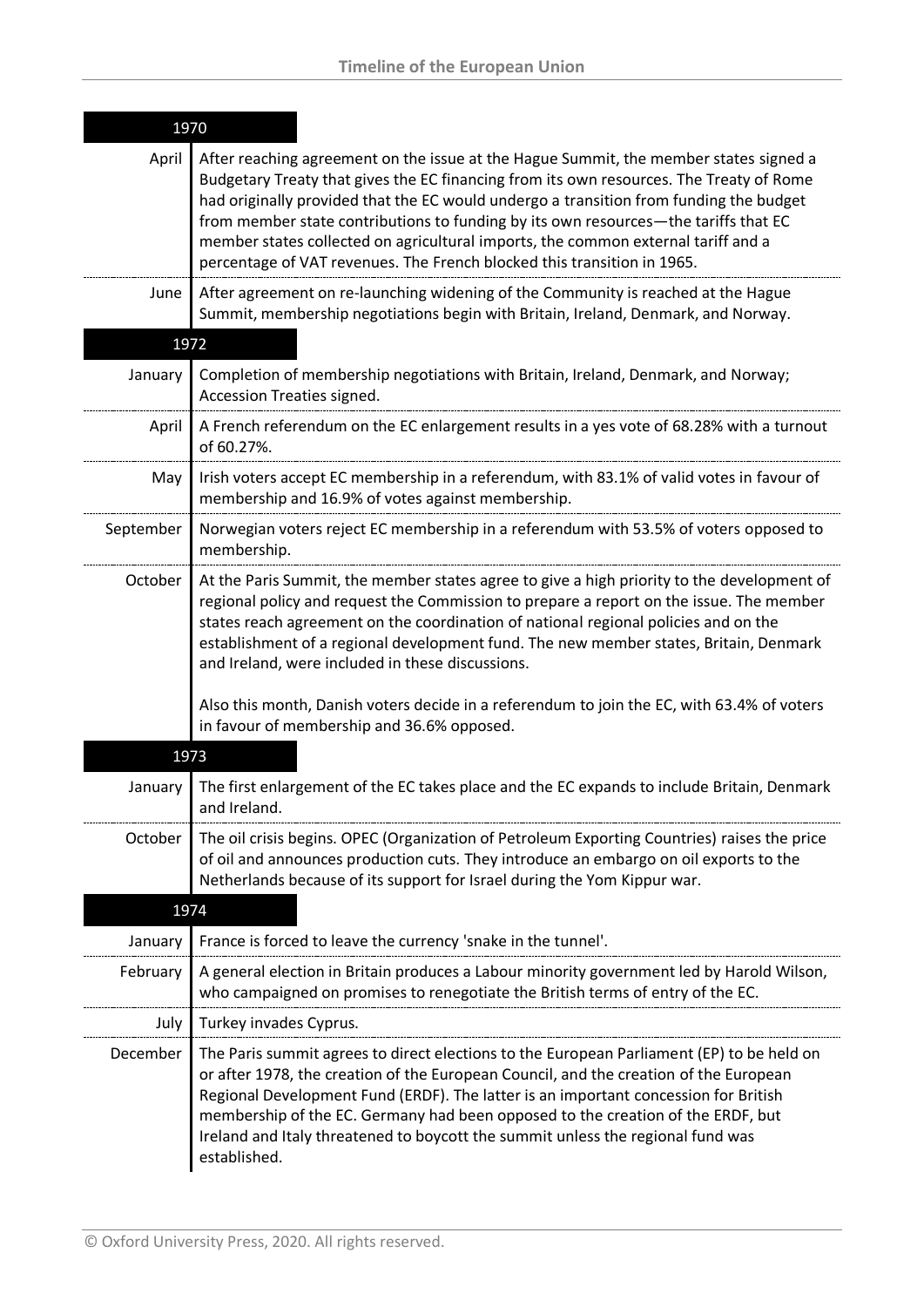|          | 1975                                                                                                                                                                                                                                                                                                                                                                                                                                                                                                                                                                                                                                                                                                          |  |
|----------|---------------------------------------------------------------------------------------------------------------------------------------------------------------------------------------------------------------------------------------------------------------------------------------------------------------------------------------------------------------------------------------------------------------------------------------------------------------------------------------------------------------------------------------------------------------------------------------------------------------------------------------------------------------------------------------------------------------|--|
| January  | The European Regional Development Fund (ERDF) comes into operation.                                                                                                                                                                                                                                                                                                                                                                                                                                                                                                                                                                                                                                           |  |
| February | The First Lomé Convention is signed between the EC and 46 African, Caribbean and Pacific<br>states. This aid and trade package replaces the Yaoundé Convention.                                                                                                                                                                                                                                                                                                                                                                                                                                                                                                                                               |  |
| March    | First European Council meeting is held in Dublin. Agreement was reached in the 1974 Paris<br>summit to establish regular European Council meetings. The Dublin European Council<br>grants Britain some reimbursement of its VAT contributions.                                                                                                                                                                                                                                                                                                                                                                                                                                                                |  |
| June     | British Prime Minister Harold Wilson holds a referendum on continued British membership<br>of the EC. During the election campaign in 1974, Wilson was highly critical of the accession<br>terms negotiated by the government of Conservative leader Edward Heath and vowed to<br>hold a referendum on continued membership. Voters endorse British membership by<br>67.23% 'yes' votes, with a turnout of 64.03%. In the same month, Greece lodges its<br>application for membership of the EC, following its return to democracy. This re-<br>establishes Greece's path to EC membership, which had been derailed after the suspension<br>of its 1962 accession agreement following its 1967 military coup. |  |
| July     | The member states sign the second budgetary treaty that amends the financial provisions<br>of the EC. The Treaty creates the European Court of Auditors and increases the power of<br>the EP by giving it the right to reject the budget as a whole.                                                                                                                                                                                                                                                                                                                                                                                                                                                          |  |
| 1977     |                                                                                                                                                                                                                                                                                                                                                                                                                                                                                                                                                                                                                                                                                                               |  |
| March    | Portuguese application for membership of the EC.                                                                                                                                                                                                                                                                                                                                                                                                                                                                                                                                                                                                                                                              |  |
| July     | Spanish application for membership of the EC.                                                                                                                                                                                                                                                                                                                                                                                                                                                                                                                                                                                                                                                                 |  |
| 1978     |                                                                                                                                                                                                                                                                                                                                                                                                                                                                                                                                                                                                                                                                                                               |  |
| June     | Accession negotiations with Portugal begin. Portugal had applied for EC membership in<br>1977 following its transition to democracy.                                                                                                                                                                                                                                                                                                                                                                                                                                                                                                                                                                          |  |
| July     | The Bremen European Council agrees to pursue proposal from German Chancellor Helmut<br>Schmidt and French President Valéry Giscard d'Estaing for a 'zone of monetary stability in<br>Europe'. This leads to the development of the European Monetary System (EMS).<br>The Council decision to elect members of the European Parliament (EP) by direct universal                                                                                                                                                                                                                                                                                                                                               |  |
|          | suffrage comes into force.                                                                                                                                                                                                                                                                                                                                                                                                                                                                                                                                                                                                                                                                                    |  |
| 1979     |                                                                                                                                                                                                                                                                                                                                                                                                                                                                                                                                                                                                                                                                                                               |  |
| March    | The European Monetary System (EMS) begins operation. All the EC member states join the<br>Exchange Rate Mechanism (ERM) except for Britain, which allows the pound sterling to<br>float on international currency markets.                                                                                                                                                                                                                                                                                                                                                                                                                                                                                    |  |
| May      | The Greek Accession Treaty is signed.                                                                                                                                                                                                                                                                                                                                                                                                                                                                                                                                                                                                                                                                         |  |
| June     | The first direct elections to the European Parliament (EP) are held from June 7-10.<br>Elections were originally planned for the autumn of 1978, but were postponed when the<br>British had difficulty enacting national legislation for the elections. Overall, turnout is 63%.<br>Six political groupings are formed for the first European Parliamentary elections: the<br>Socialists, Christian Democrats, Liberals and Allies, European Progressive Democrats,<br>European Conservatives and Communists and Allies.                                                                                                                                                                                      |  |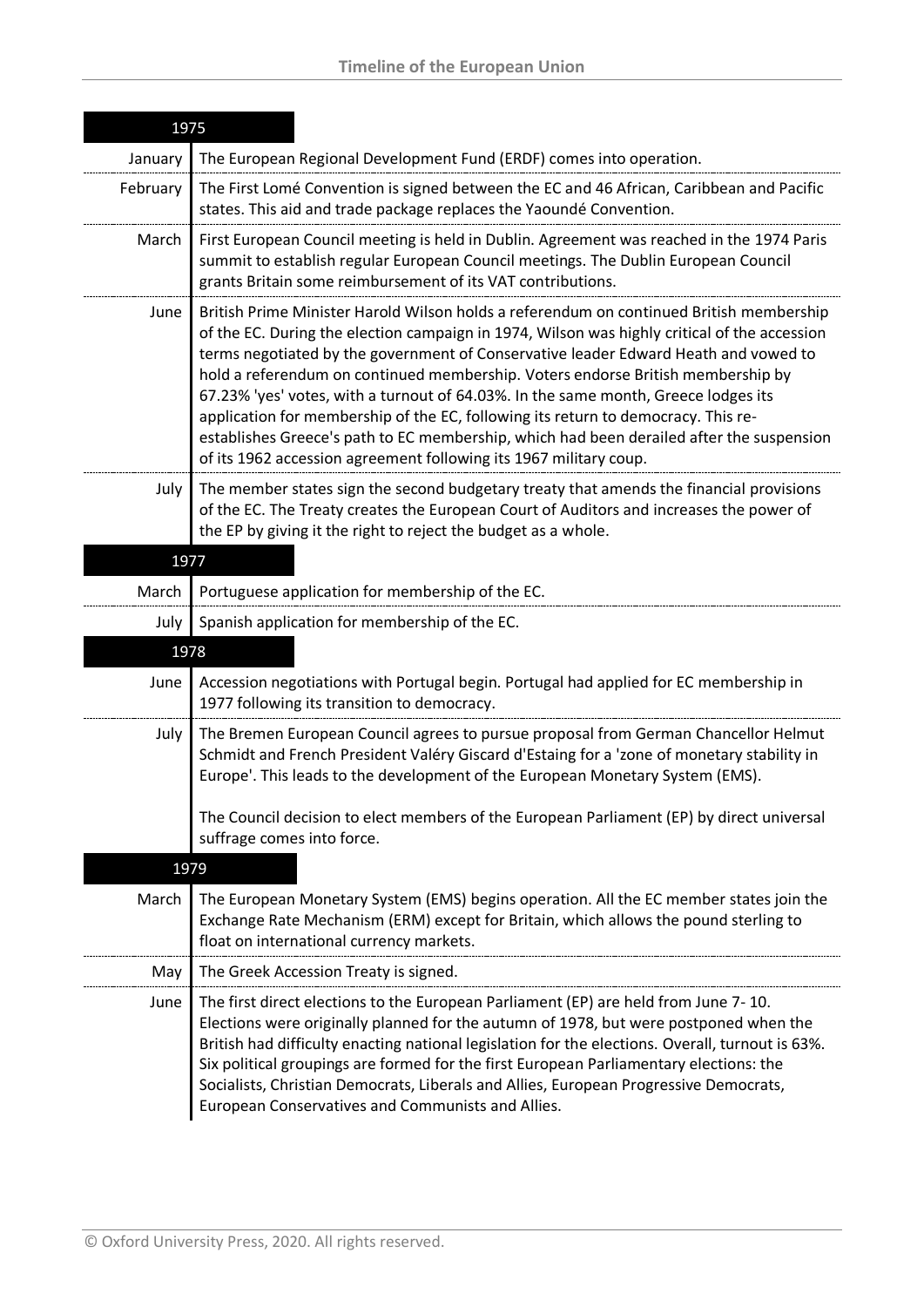| November  | At the Dublin European Council, Prime Minister Margaret Thatcher demands a British<br>budgetary rebate to reduce Britain's net contribution to the EC budget. Britain's<br>contribution to the budget is high due to its relatively high levels of VAT receipts and<br>agricultural imports coupled with a small farming sector which meant relatively lower<br>levels of Common Agricultural Policy (CAP) payments to farmers. No agreement is reached.                                                                                                                                                                                      |
|-----------|-----------------------------------------------------------------------------------------------------------------------------------------------------------------------------------------------------------------------------------------------------------------------------------------------------------------------------------------------------------------------------------------------------------------------------------------------------------------------------------------------------------------------------------------------------------------------------------------------------------------------------------------------|
| 1980      |                                                                                                                                                                                                                                                                                                                                                                                                                                                                                                                                                                                                                                               |
| March     | The Second Lomé Convention comes into effect between the EC and the African,<br>Caribbean and Pacific (ACP) countries.                                                                                                                                                                                                                                                                                                                                                                                                                                                                                                                        |
| 1981      |                                                                                                                                                                                                                                                                                                                                                                                                                                                                                                                                                                                                                                               |
| January   | Greece joins the EC and becomes its 10th member state.                                                                                                                                                                                                                                                                                                                                                                                                                                                                                                                                                                                        |
| November  | German foreign minister Hans-Dietrich Genscher and Italian foreign minister Emilio<br>Colombo submit to member states their plan for increasing political co-operation. The<br>'Genscher-Colombo Plan' emphasises greater foreign policy co-operation among member<br>states and advocates movement toward eventual political union. The plan calls for a new<br>European Charter to replace the treaties and form a constitution for the European<br>Communities.                                                                                                                                                                            |
| 1982      |                                                                                                                                                                                                                                                                                                                                                                                                                                                                                                                                                                                                                                               |
| February  | Greenland withdraws from the EC after a consultative referendum. As part of the Danish<br>realm, Greenland had become a member of the EC when Denmark joined. After being<br>granted Home Rule, Greenland opted to leave the EC. It maintains special fishing rights set<br>out in a protocol of the EC Treaty.                                                                                                                                                                                                                                                                                                                               |
| 1983      |                                                                                                                                                                                                                                                                                                                                                                                                                                                                                                                                                                                                                                               |
| June      | In response to the Genscher-Colombo plan, the Stuttgart European Council signs the<br>Solemn Declaration on European Union, which calls for a strengthening of common<br>policies in the Union, including increased qualified majority voting in the Council and the<br>development of a European foreign policy.                                                                                                                                                                                                                                                                                                                             |
| 1984      |                                                                                                                                                                                                                                                                                                                                                                                                                                                                                                                                                                                                                                               |
| February  | The European Parliament (EP) approves the 'Spinelli Plan', a draft treaty on European<br>Union, by 237 votes in favour and 31 votes against. The treaty was drafted by the EP's<br>Committee on Institutional Affairs, with the Italian MEP Altiero Spinelli as rapporteur.<br>Among its various proposals, the treaty recommended the adoption of the majority voting<br>in the Council, co-decision in the EP, completion of the single market and monetary union<br>and the development of a European foreign policy under the leadership of the European<br>Council. The Parliament's treaty was largely ignored by national parliaments. |
| June      | The Fontainebleau European Council settles the British budgetary dispute by increasing the<br>EC's own resources and decreasing CAP expenditures. The Fontainebleau summit also<br>confirms the member states' commitment to the goal of the completion of the single<br>market and creates the Dooge committee to investigate institutional reforms necessary for<br>completing the single market. The same month, the second direct elections to EP are held.<br>The overall turnout is 61%.                                                                                                                                                |
| September | The Dooge Committee is formed to study the issue of institutional reform in the European<br>Community. The committee is chaired by former Irish foreign minister James Dooge.                                                                                                                                                                                                                                                                                                                                                                                                                                                                 |
| December  | The Third Lomé Convention is signed.                                                                                                                                                                                                                                                                                                                                                                                                                                                                                                                                                                                                          |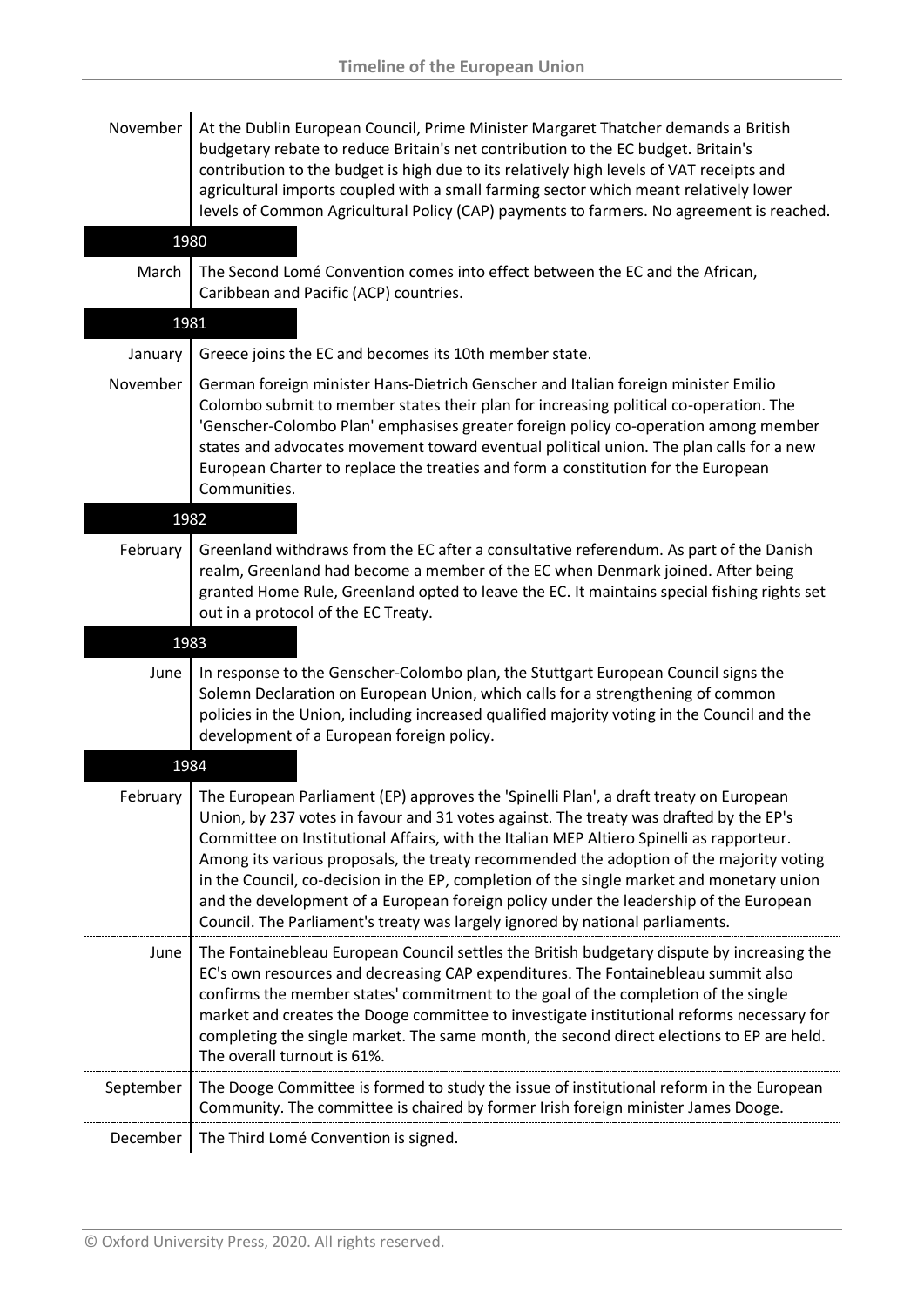| 1985     |                                                                                                                                                                                                                                                                                                                                                                                                                                                                                                                                                                                                                                             |  |
|----------|---------------------------------------------------------------------------------------------------------------------------------------------------------------------------------------------------------------------------------------------------------------------------------------------------------------------------------------------------------------------------------------------------------------------------------------------------------------------------------------------------------------------------------------------------------------------------------------------------------------------------------------------|--|
| January  | The first European passports are issued.                                                                                                                                                                                                                                                                                                                                                                                                                                                                                                                                                                                                    |  |
| March    | The Brussels European Council gives the Commission a mandate to produce a plan on the<br>completion of the Single Market. The Dooge Report is released. The Dooge report<br>recommends the creation of a European Union, with development of European foreign<br>and security and defence policies, the creation of a single market and economic area and<br>further integration in environmental, cultural and social policy areas. Institutionally, the<br>Dooge report recommends further supranationalism: qualified majority voting, co-decision<br>in the European Parliament (EP), fewer Commissioners and a strengthened executive. |  |
| June     | Jacques Delors submits the White Paper on the completion of the Single Market to the<br>European Council meeting in Milan. The report, undertaken together with Commission<br>Vice-President Lord Cockfield, recommends over 300 measures that would remove the<br>remaining barriers to the free movement of people, goods, services and capital by a<br>deadline of 1992.                                                                                                                                                                                                                                                                 |  |
| December | The Single European Act is agreed in principle by heads of government at Luxembourg<br>European Council. Also, the first Schengen agreement is signed between states that wish<br>to abolish internal border controls. France, Germany, Belgium, Luxemburg, and the<br>Netherlands sign the agreement.                                                                                                                                                                                                                                                                                                                                      |  |
|          | 1986                                                                                                                                                                                                                                                                                                                                                                                                                                                                                                                                                                                                                                        |  |
| January  | Portugal and Spain join the EC, which completes the second round of enlargement,<br>bringing the number of member states to 12.                                                                                                                                                                                                                                                                                                                                                                                                                                                                                                             |  |
| February | On 17 February the foreign ministers of Britain, France, Germany, Belgium, the<br>Netherlands, Luxemburg, Portugal, Spain and Ireland sign the SEA in Luxemburg. Denmark<br>will not sign the treaty until it has gained approval in a referendum, and Italy and Greece<br>declare that they will not sign until the Danish outcome is known.<br>On 27 February 56.2% of Danish voters approve the SEA in a referendum. The following                                                                                                                                                                                                       |  |
|          | day, the foreign ministers of Denmark, Greece and Italy sign the Treaty in the Hague.                                                                                                                                                                                                                                                                                                                                                                                                                                                                                                                                                       |  |
| May      | The third Lomé Convention comes into force.                                                                                                                                                                                                                                                                                                                                                                                                                                                                                                                                                                                                 |  |
| 1987     |                                                                                                                                                                                                                                                                                                                                                                                                                                                                                                                                                                                                                                             |  |
| April    | Turkey applies for EC membership.                                                                                                                                                                                                                                                                                                                                                                                                                                                                                                                                                                                                           |  |
| July     | Single European Act (SEA) comes into effect. It revises the Treaty of Rome and aims to<br>create an internal market within the EC. Most significantly, it abolishes national vetoes in a<br>number of policy areas relating to the single market.                                                                                                                                                                                                                                                                                                                                                                                           |  |
|          | 1988                                                                                                                                                                                                                                                                                                                                                                                                                                                                                                                                                                                                                                        |  |
| June     | The Council, the Commission and the European Parliament (EP) sign an interinstitutional<br>agreement aimed at improving budgetary discipline. The agreement ties budget increases<br>to Community GNP growth rates and sets upper ceiling for budgetary increases.                                                                                                                                                                                                                                                                                                                                                                          |  |
| 1989     |                                                                                                                                                                                                                                                                                                                                                                                                                                                                                                                                                                                                                                             |  |
|          | Austria annlies for FC membershin                                                                                                                                                                                                                                                                                                                                                                                                                                                                                                                                                                                                           |  |

July | Austria applies for EC membership.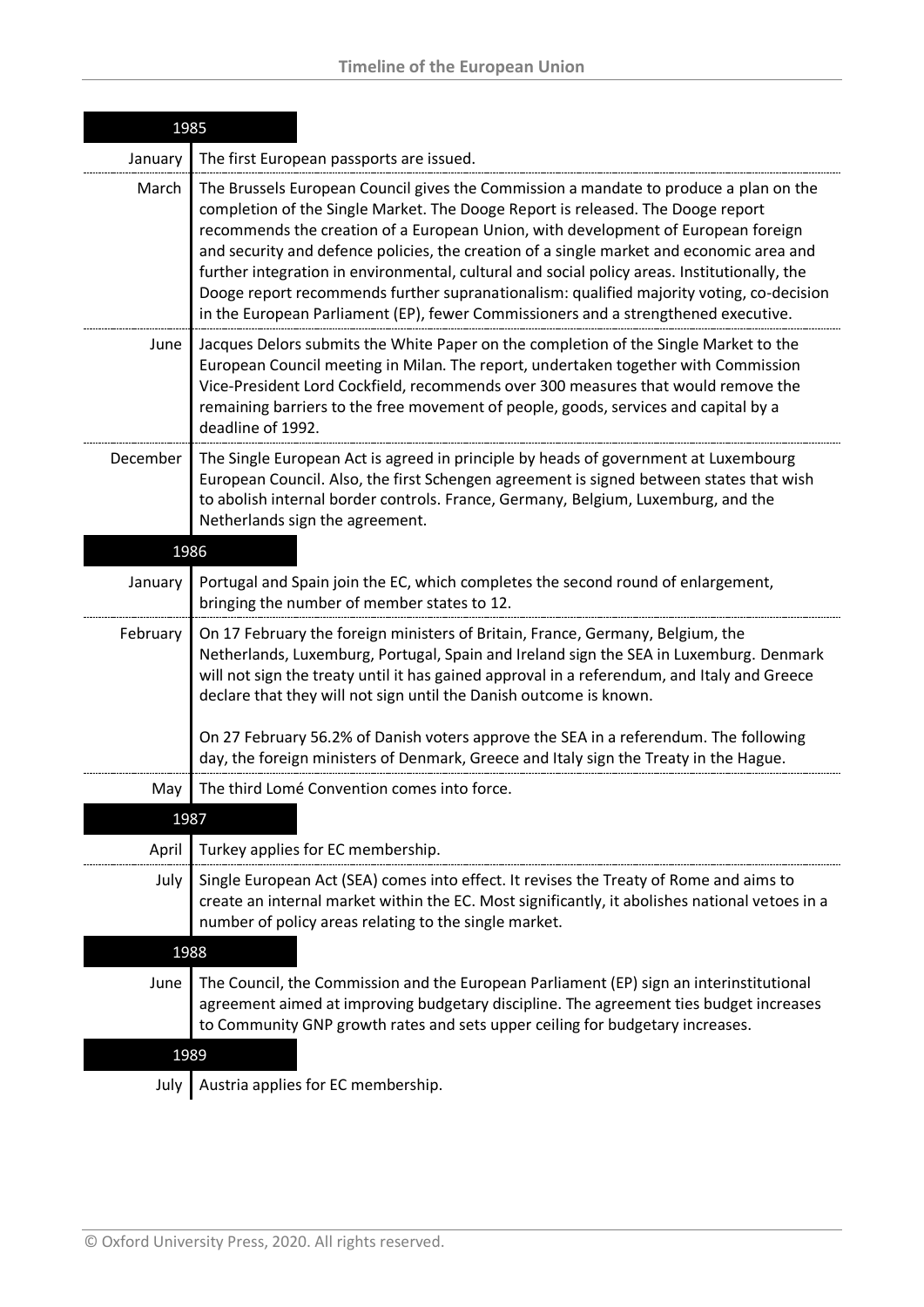| 1990     |                                                                                                                                                                                                                                                                                                                                                                                                                                                                                                                                                                                                                                                                                                                                                                                                                                                                                                                                                                                                                                                                       |
|----------|-----------------------------------------------------------------------------------------------------------------------------------------------------------------------------------------------------------------------------------------------------------------------------------------------------------------------------------------------------------------------------------------------------------------------------------------------------------------------------------------------------------------------------------------------------------------------------------------------------------------------------------------------------------------------------------------------------------------------------------------------------------------------------------------------------------------------------------------------------------------------------------------------------------------------------------------------------------------------------------------------------------------------------------------------------------------------|
| July     | Cyprus and Malta apply for EC membership.                                                                                                                                                                                                                                                                                                                                                                                                                                                                                                                                                                                                                                                                                                                                                                                                                                                                                                                                                                                                                             |
| October  | On 3 October the five German Länder of the former German Democratic Republic (GDR)<br>become part of the FRG-and part of the EC-with the re-unification of Germany.<br>Margaret Thatcher reluctantly brings the pound into the Exchange Rate Mechanism (ERM).                                                                                                                                                                                                                                                                                                                                                                                                                                                                                                                                                                                                                                                                                                                                                                                                         |
| November | The second Schengen agreement is signed creating a single external border for<br>immigration checks and leading to the adoption of common rules on asylum, visas and<br>immigration. The agreement is scheduled to come into effect in 1995. Italy becomes a<br>member of the Schengen countries.                                                                                                                                                                                                                                                                                                                                                                                                                                                                                                                                                                                                                                                                                                                                                                     |
| 1991     |                                                                                                                                                                                                                                                                                                                                                                                                                                                                                                                                                                                                                                                                                                                                                                                                                                                                                                                                                                                                                                                                       |
| July     | Sweden applies for EC membership.                                                                                                                                                                                                                                                                                                                                                                                                                                                                                                                                                                                                                                                                                                                                                                                                                                                                                                                                                                                                                                     |
| December | The Maastricht European Council agrees the principles of the TEU. The member states<br>agree on a three stage plan for economic and monetary union. The first stage, already<br>begun in 1990, was the freeing of capital markets in Europe. The second stage, scheduled<br>to begin in 1994, is a process of economic convergence. The third stage is the<br>establishment of a European Central Bank (ECB), fixing of exchange rates and adoption of a<br>single currency. Member states agree that this will begin by 1997 if member states satisfy<br>the economic criteria, or by 1999 at the latest. Both Denmark and Britain secure opt-outs<br>from this third stage of monetary union. Politically, the Treaty extends qualified majority<br>voting and establishes a three-pillar structure to promote cooperation in foreign and<br>security policies and on asylum and immigration issues. The Cohesion Fund is established<br>to assist Greece, Spain, Ireland and Portugal. A chapter on social policy is annexed to the<br>TEU as a separate protocol. |
| 1992     |                                                                                                                                                                                                                                                                                                                                                                                                                                                                                                                                                                                                                                                                                                                                                                                                                                                                                                                                                                                                                                                                       |
| February | The Maastricht Treaty on European Union (TEU) is signed by the member states and its<br>difficult ratification process begins.                                                                                                                                                                                                                                                                                                                                                                                                                                                                                                                                                                                                                                                                                                                                                                                                                                                                                                                                        |
| March    | Finland applies for EC membership.                                                                                                                                                                                                                                                                                                                                                                                                                                                                                                                                                                                                                                                                                                                                                                                                                                                                                                                                                                                                                                    |
| May      | Switzerland applies for EC membership.                                                                                                                                                                                                                                                                                                                                                                                                                                                                                                                                                                                                                                                                                                                                                                                                                                                                                                                                                                                                                                |
| June     | On 2 June, Danish voters reject the Treaty of Maastricht in a referendum, with 50.7%<br>opposed to the treaty and 49.3% in favour. The turnout for the referendum is 82.90%. In the<br>same month, the Petersberg Declaration of the Western European Union commits member<br>states to allocate armed forces to peace-keeping and humanitarian tasks in Europe.                                                                                                                                                                                                                                                                                                                                                                                                                                                                                                                                                                                                                                                                                                      |
| November | Norway makes its third application for EC membership.                                                                                                                                                                                                                                                                                                                                                                                                                                                                                                                                                                                                                                                                                                                                                                                                                                                                                                                                                                                                                 |
| December | Swiss referendum rejects membership of the European Economic Area (EEA). The Swiss<br>government subsequently suspends its application for membership of EC. In the same<br>month, Denmark successfully negotiated an agreement at the Edinburgh summit which<br>allows four Danish opt-outs from the Maastricht Treaty, including the single currency.                                                                                                                                                                                                                                                                                                                                                                                                                                                                                                                                                                                                                                                                                                               |
| 1993     |                                                                                                                                                                                                                                                                                                                                                                                                                                                                                                                                                                                                                                                                                                                                                                                                                                                                                                                                                                                                                                                                       |
| February | Accession negotiations begin with Austria, Finland and Sweden.                                                                                                                                                                                                                                                                                                                                                                                                                                                                                                                                                                                                                                                                                                                                                                                                                                                                                                                                                                                                        |
| April    | Accession negotiations begin with Norway.                                                                                                                                                                                                                                                                                                                                                                                                                                                                                                                                                                                                                                                                                                                                                                                                                                                                                                                                                                                                                             |
| May      | After Denmark negotiates opt-outs in the Edinburgh Agreement, Danish voters endorse<br>the Treaty on European Union (TEU) in the second Danish referendum on the Treaty, with<br>53.8% of voters in support the second time around.                                                                                                                                                                                                                                                                                                                                                                                                                                                                                                                                                                                                                                                                                                                                                                                                                                   |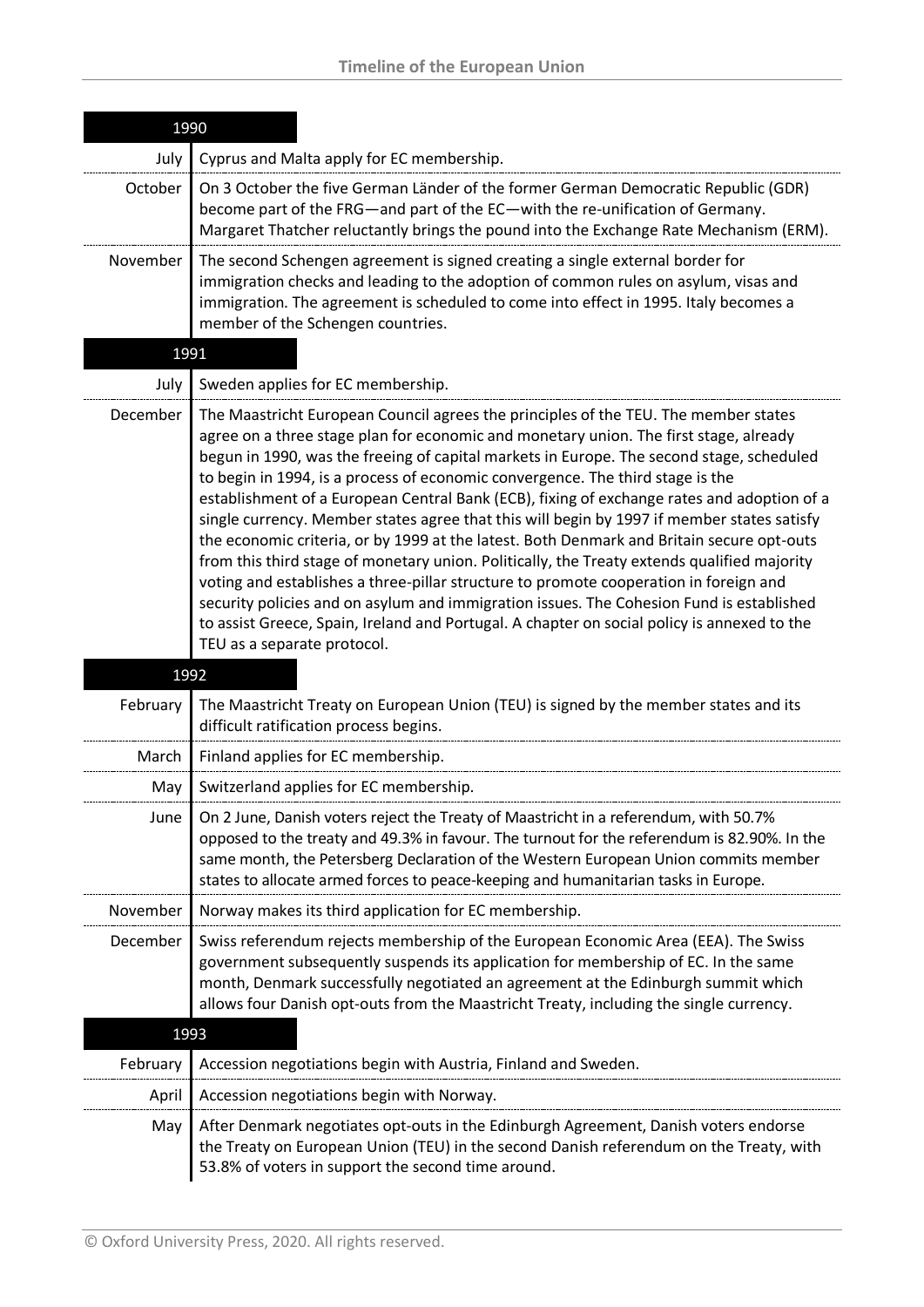| June     | The Copenhagen European Council meeting proposes that the countries of east and<br>central Europe will be eligible for membership once they have fulfilled political criteria of<br>stable institutions, rule of law, human rights and respect for minority rights, economic<br>criteria of a functioning market economy and have adopted the acquis communautaire.<br>These become known as the 'Copenhagen criteria'.                                                                                                                                                                                                                                                                                                                                                                                                                              |
|----------|------------------------------------------------------------------------------------------------------------------------------------------------------------------------------------------------------------------------------------------------------------------------------------------------------------------------------------------------------------------------------------------------------------------------------------------------------------------------------------------------------------------------------------------------------------------------------------------------------------------------------------------------------------------------------------------------------------------------------------------------------------------------------------------------------------------------------------------------------|
| November | The Maastricht Treaty comes into force on 1 November. The European Union (EU) is<br>established.                                                                                                                                                                                                                                                                                                                                                                                                                                                                                                                                                                                                                                                                                                                                                     |
| 1994     |                                                                                                                                                                                                                                                                                                                                                                                                                                                                                                                                                                                                                                                                                                                                                                                                                                                      |
| January  | Stage II of Economic and Monetary Union (EMU) begins. This involves the convergence of<br>economic policies of member states with objective targets for debt, deficit, inflation and<br>exchange rate fluctuation levels, known as the convergence criteria. In the same month, the<br>European Economic Area (EEA) comes into effect, allowing goods, services, capital and people<br>to move freely among the EU and the EEA members, Norway, Iceland and Liechtenstein.                                                                                                                                                                                                                                                                                                                                                                           |
| April    | Hungary and Poland apply for EU membership.                                                                                                                                                                                                                                                                                                                                                                                                                                                                                                                                                                                                                                                                                                                                                                                                          |
| June     | In a referendum, 66.6% of voters in Austria support EU membership. The fourth direct<br>elections to the European Parliament (EP) are held with an overall voter turnout of 56.8%.                                                                                                                                                                                                                                                                                                                                                                                                                                                                                                                                                                                                                                                                   |
| October  | EU membership is approved in Finland. In a referendum 56.9% of voters support membership.                                                                                                                                                                                                                                                                                                                                                                                                                                                                                                                                                                                                                                                                                                                                                            |
| November | In a referendum held on 13 November 52.8% of Swedish voters support EU membership.<br>Later this month, Norwegian voters reject EU membership in a referendum, with 52.2% of<br>voters opposed to membership and 47.8% in favour. Voter turnout is 88.6%.                                                                                                                                                                                                                                                                                                                                                                                                                                                                                                                                                                                            |
| 1995     |                                                                                                                                                                                                                                                                                                                                                                                                                                                                                                                                                                                                                                                                                                                                                                                                                                                      |
| January  | Austria, Finland, and Sweden become members of the EU, bringing the number of member<br>states to 15. Also in January, the World Trade Organization (WTO) is created, replacing the<br>General Agreement on Tariffs and Trade (GATT).                                                                                                                                                                                                                                                                                                                                                                                                                                                                                                                                                                                                                |
| March    | An expanded Schengen Agreement came into force on 26 March, removing internal border<br>controls among France, Germany, Portugal, Spain, the Benelux countries, Greece and Austria.                                                                                                                                                                                                                                                                                                                                                                                                                                                                                                                                                                                                                                                                  |
| June     | Romania and the Slovak Republic apply for EU membership.                                                                                                                                                                                                                                                                                                                                                                                                                                                                                                                                                                                                                                                                                                                                                                                             |
| October  | Latvia applies for EU membership.                                                                                                                                                                                                                                                                                                                                                                                                                                                                                                                                                                                                                                                                                                                                                                                                                    |
| November | Estonia applies for EU membership.                                                                                                                                                                                                                                                                                                                                                                                                                                                                                                                                                                                                                                                                                                                                                                                                                   |
| December | Lithuania and Bulgaria apply for EU membership.                                                                                                                                                                                                                                                                                                                                                                                                                                                                                                                                                                                                                                                                                                                                                                                                      |
| 1996     |                                                                                                                                                                                                                                                                                                                                                                                                                                                                                                                                                                                                                                                                                                                                                                                                                                                      |
| January  | The Czech Republic applies for EU membership.                                                                                                                                                                                                                                                                                                                                                                                                                                                                                                                                                                                                                                                                                                                                                                                                        |
| June     | Slovenia applies for EU membership.                                                                                                                                                                                                                                                                                                                                                                                                                                                                                                                                                                                                                                                                                                                                                                                                                  |
| December | The Dublin European Council agrees on the main principles of a growth and stability pact<br>to support monetary union. The Council highlights the need for member states and the<br>union to work together on growth and employment and to this end issues the Dublin<br>declaration on Employment. The Dublin European Council also calls for an<br>Intergovernmental Conference to examine treaty revision in order to make the Union<br>more responsive to its citizens, to strengthen the capacity of the Union in justice and home<br>affairs, particularly concerning visa, asylum and immigration policy, and to develop greater<br>coherency of external policy. The Council calls for institutional reforms that will improve<br>the EU's ability to take decisions and develop 'comprehensible, transparent and<br>democratic procedures'. |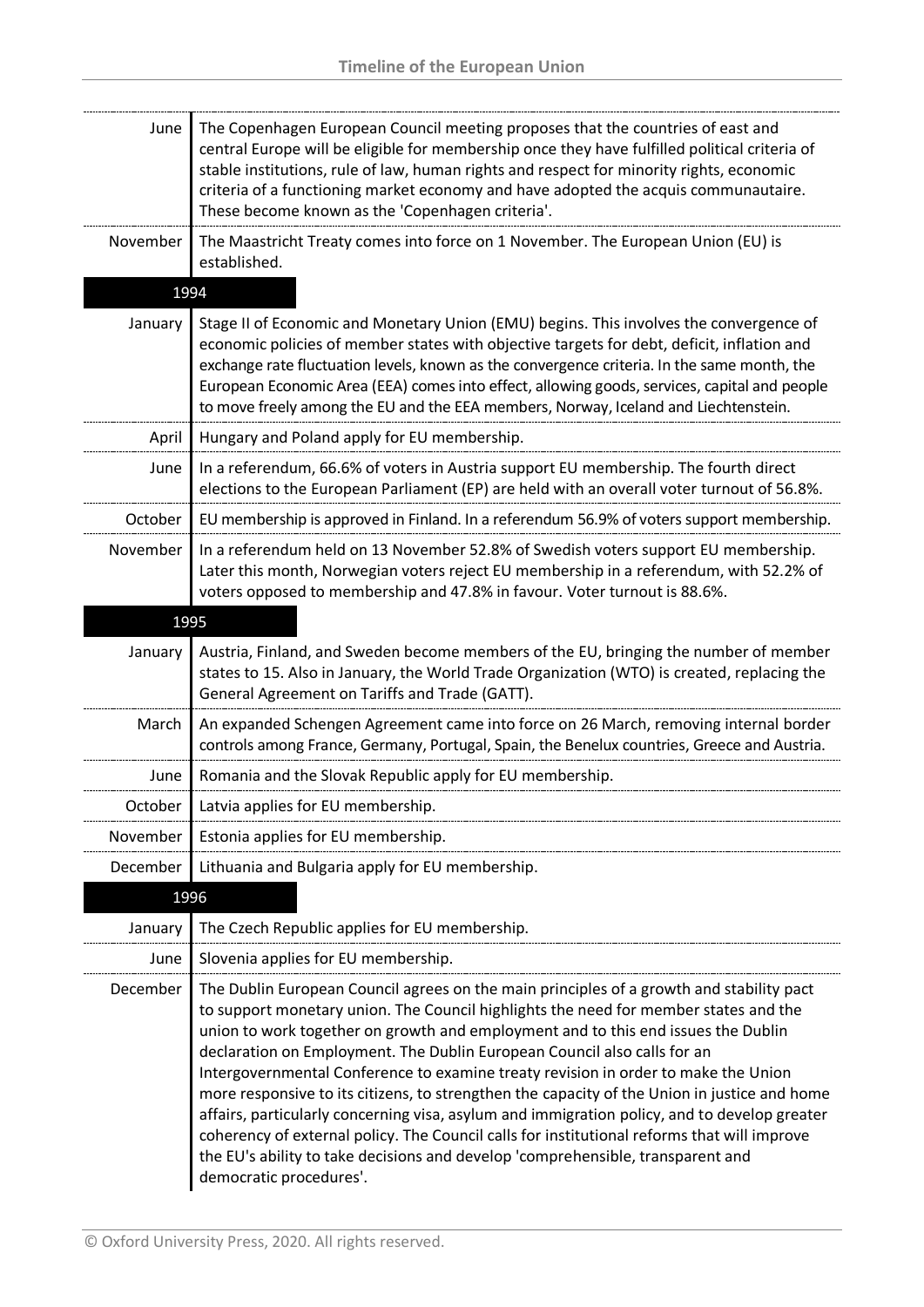|           | In the same month, Denmark, Sweden and Finland join the Schengen area.                                                                                                                                                                                                                                                                                                                                                                                                                                                                                                                                                                                                                                          |
|-----------|-----------------------------------------------------------------------------------------------------------------------------------------------------------------------------------------------------------------------------------------------------------------------------------------------------------------------------------------------------------------------------------------------------------------------------------------------------------------------------------------------------------------------------------------------------------------------------------------------------------------------------------------------------------------------------------------------------------------|
| 1999      |                                                                                                                                                                                                                                                                                                                                                                                                                                                                                                                                                                                                                                                                                                                 |
| January   | The Socialist group in the European Parliament (EP) calls for a censure motion to dismiss<br>the Santer Commission in the wake of fraud allegations. After the Christian Democrats<br>withdraw their support for the motion, it is defeated by a margin of 232 votes in favour of<br>censuring the Commission and 293 votes against. The European Parliament instead calls<br>for an independent committee to investigate the fraud charges.                                                                                                                                                                                                                                                                    |
| March     | The Santer Commission resigns after the revelation of fraud, nepotism and<br>mismanagement.                                                                                                                                                                                                                                                                                                                                                                                                                                                                                                                                                                                                                     |
| May       | The Amsterdam Treaty enters into force on 1 May.                                                                                                                                                                                                                                                                                                                                                                                                                                                                                                                                                                                                                                                                |
| June      | The fifth direct elections to the EP are held. The European People's Party-European<br>Democrats win a plurality of the votes, with a voter turnout of 49.8%.                                                                                                                                                                                                                                                                                                                                                                                                                                                                                                                                                   |
| December  | The Helsinki European Council agrees to open accession negotiations with Bulgaria, Latvia,<br>Lithuania, Malta, Romania, and Slovakia, and also recognises Turkey as an applicant<br>country.                                                                                                                                                                                                                                                                                                                                                                                                                                                                                                                   |
| 2000      |                                                                                                                                                                                                                                                                                                                                                                                                                                                                                                                                                                                                                                                                                                                 |
| February  | An Intergovernmental Conference (IGC) is launched to discuss reforms left uncompleted<br>after the Treaty of Amsterdam. These include the size and composition of the Commission,<br>the weighting of votes in the Council of Ministers and Qualified Majority Voting.                                                                                                                                                                                                                                                                                                                                                                                                                                          |
| June      | The Cotonou Agreement is signed as a successor to the Lomé Convention.                                                                                                                                                                                                                                                                                                                                                                                                                                                                                                                                                                                                                                          |
| September | In a referendum, Danish people vote to reject adoption of the Euro by a vote of 53% to<br>47%                                                                                                                                                                                                                                                                                                                                                                                                                                                                                                                                                                                                                   |
| December  | The Nice European Council agrees the Treaty of Nice and formally proclaims the Charter of<br>Fundamental Rights of the European Union. The Treaty proposes a series of institutional<br>reforms to prepare for the upcoming enlargement of the Union.                                                                                                                                                                                                                                                                                                                                                                                                                                                           |
| 2001      |                                                                                                                                                                                                                                                                                                                                                                                                                                                                                                                                                                                                                                                                                                                 |
| January   | Greece joins the single currency.                                                                                                                                                                                                                                                                                                                                                                                                                                                                                                                                                                                                                                                                               |
| June      | The Irish people reject the Treaty of Nice in a referendum, with 53.87% voting 'no' and an<br>overall turnout of 34.79%.                                                                                                                                                                                                                                                                                                                                                                                                                                                                                                                                                                                        |
| December  | The Laeken European Council adopts the Declaration on the Future of the European Union,<br>which calls for the establishment of a convention to prepare the ground for a European<br>Constitution for the next Intergovernmental Conference (IGC). The convention is to consist<br>of representatives of member state governments, parliaments, the European Parliament,<br>European Commission and governments and parliaments of accession countries, as well as<br>representatives from the regions and the EU social partners. The Convention is asked to<br>propose ways of creating a clearer division of competences, simplifying the treaties and<br>enhancing democracy and transparency in the Union. |
| 2002      |                                                                                                                                                                                                                                                                                                                                                                                                                                                                                                                                                                                                                                                                                                                 |
| January   | Euro notes and coins are introduced in the 12 member states of the EU on 1 January.<br>Denmark, Sweden and Britain stay outside the Eurozone.                                                                                                                                                                                                                                                                                                                                                                                                                                                                                                                                                                   |
| February  | Convention on the Future of Europe begins its deliberations in Brussels, chaired by former<br>French President Valéry Giscard d'Estaing. The Euro becomes the sole currency in the 12<br>Eurozone countries.                                                                                                                                                                                                                                                                                                                                                                                                                                                                                                    |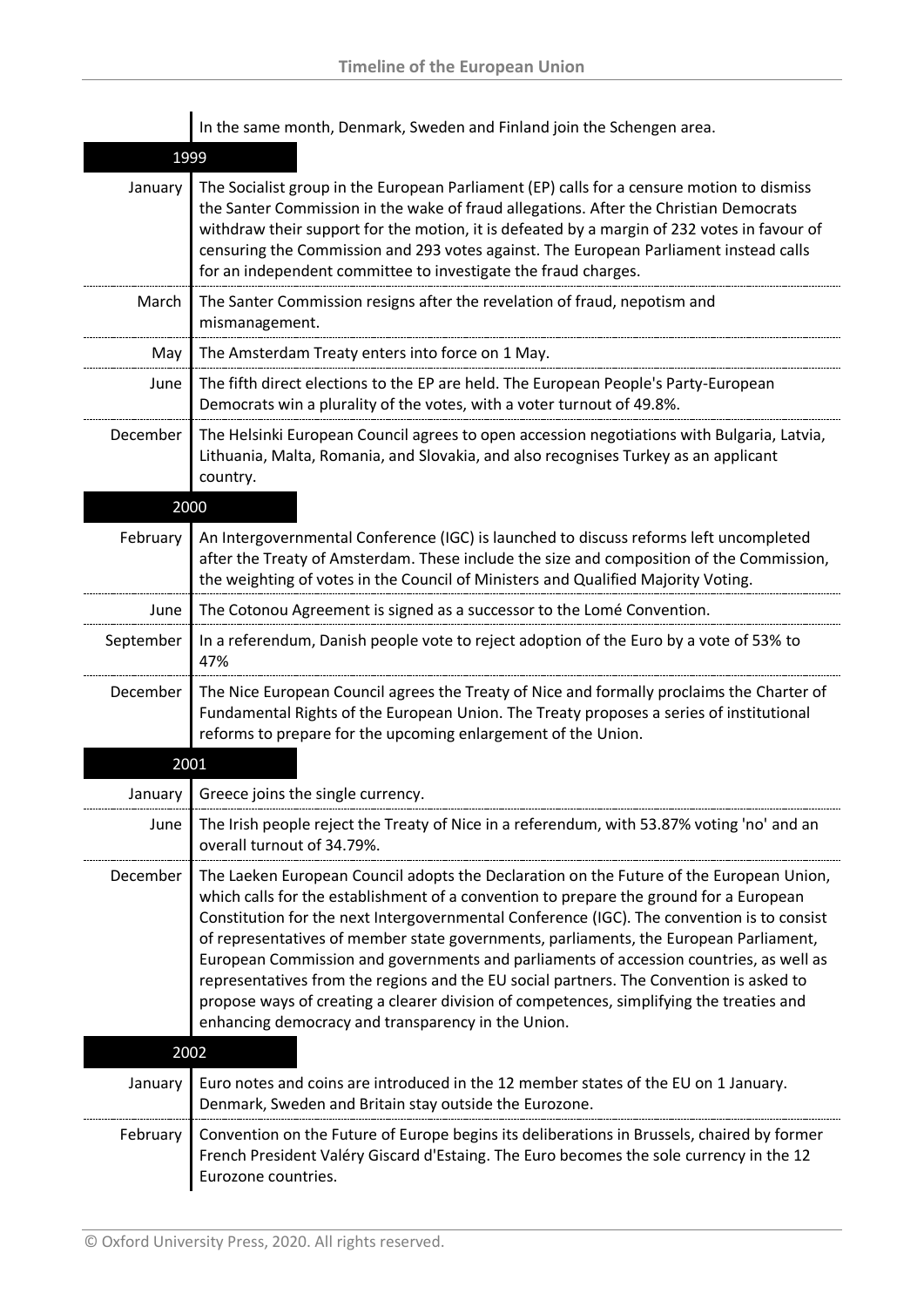| July      | The European Coal and Steel Community (ECSC) Treaty expires after 50 years in force.                                                                                                                                                                                                                                                                                                                                                                                                     |
|-----------|------------------------------------------------------------------------------------------------------------------------------------------------------------------------------------------------------------------------------------------------------------------------------------------------------------------------------------------------------------------------------------------------------------------------------------------------------------------------------------------|
| October   | Irish voters approve the Nice Treaty in a second referendum. The second referendum sees<br>62.89% of voters supporting the Treaty, with turnout of 49.47%, up almost 15 percentage<br>points from the 2001 referendum.                                                                                                                                                                                                                                                                   |
| 2003      |                                                                                                                                                                                                                                                                                                                                                                                                                                                                                          |
| February  | The Treaty of Nice enters into force on 1 February.                                                                                                                                                                                                                                                                                                                                                                                                                                      |
| March     | Referendums on EU membership are held in Malta and Slovenia which approve EU<br>membership by votes of 53.6% and 89.6% respectively.                                                                                                                                                                                                                                                                                                                                                     |
| April     | The European Parliament (EP) assents to the accession of ten new member states and the<br>Accession Treaty is signed by all states. The same month, Hungarians vote in a referendum<br>to approve EU membership, with 83.76% of voters in support of membership.                                                                                                                                                                                                                         |
| May       | Voters approve EU memberships in referendums held in Lithuania (89.95% in favour) and<br>Slovakia (92.46% in favour).                                                                                                                                                                                                                                                                                                                                                                    |
| June      | In referendums in Poland and the Czech Republic, voters approve EU membership with<br>support of 77.45% in Poland and 77.33% in the Czech Republic.                                                                                                                                                                                                                                                                                                                                      |
| July      | Valéry Giscard d'Estaing presents the draft EU Constitution to the European Council which<br>approves it in principle for the member states to consider in more detail for the next<br>European Council in December.                                                                                                                                                                                                                                                                     |
| September | Swedish people vote to reject adoption of the Euro in a referendum with 55.91% 'no' votes<br>and a turnout of 82.60%.<br>Estonians vote in a referendum to approve EU membership, with 66.83% in favour. Later in<br>the same month, 67% of voters support EU membership in a referendum in Latvia.                                                                                                                                                                                      |
| October   | The Rome Intergovernmental Conference (IGC) convenes to consider the draft EU Constitution.                                                                                                                                                                                                                                                                                                                                                                                              |
| December  | The proposals of the Constitutional Convention are presented to the EuropeanCouncil. The<br>Council fails to reach agreement on the text of the Constitutional Treaty. While they agree to<br>retain one commissioner per country, the member states fail to agree on the issue of extending<br>Qualified Majority Voting (QMV) to social policy and taxation and on the weighting of votes<br>under QMV. Spain and Poland insist on retaining the formula developed in the Nice treaty. |
| 2004      |                                                                                                                                                                                                                                                                                                                                                                                                                                                                                          |
| May       | Ten new member states-with 74 million citizens-join the EU on 1 May. These include<br>Poland, Hungary, Lithuania, Latvia, Estonia, Slovenia, Slovakia, the Czech Republic, Cyprus<br>and Malta. This fourth round of enlargement expands the EU to 25 member states. The<br>population of the EU's 25 countries reaches 456 million.                                                                                                                                                     |
| June      | Elections to the European Parliament (EP) are marked by a record low turn-out of 63%. The<br>European Council meeting of 17-18 June agrees the text of the Treaty Establishing a<br>Constitution for Europe.                                                                                                                                                                                                                                                                             |
| October   | The Treaty establishing a Constitution for Europe is signed by the Heads of State and<br>Government and the EU Foreign Ministers and enters its ratification stage.                                                                                                                                                                                                                                                                                                                      |
| November  | The Barroso Commission is eventually approved by EP, following the resignation of<br>controversial Italian nominee for the portfolio of Justice, Freedom and Security portfolio,<br>Rocco Buttiglione. He is replaced by Franco Frattini. Lithuania ratifies the CT.                                                                                                                                                                                                                     |
| December  | Heads of government agree to open accession negotiations with Turkey.                                                                                                                                                                                                                                                                                                                                                                                                                    |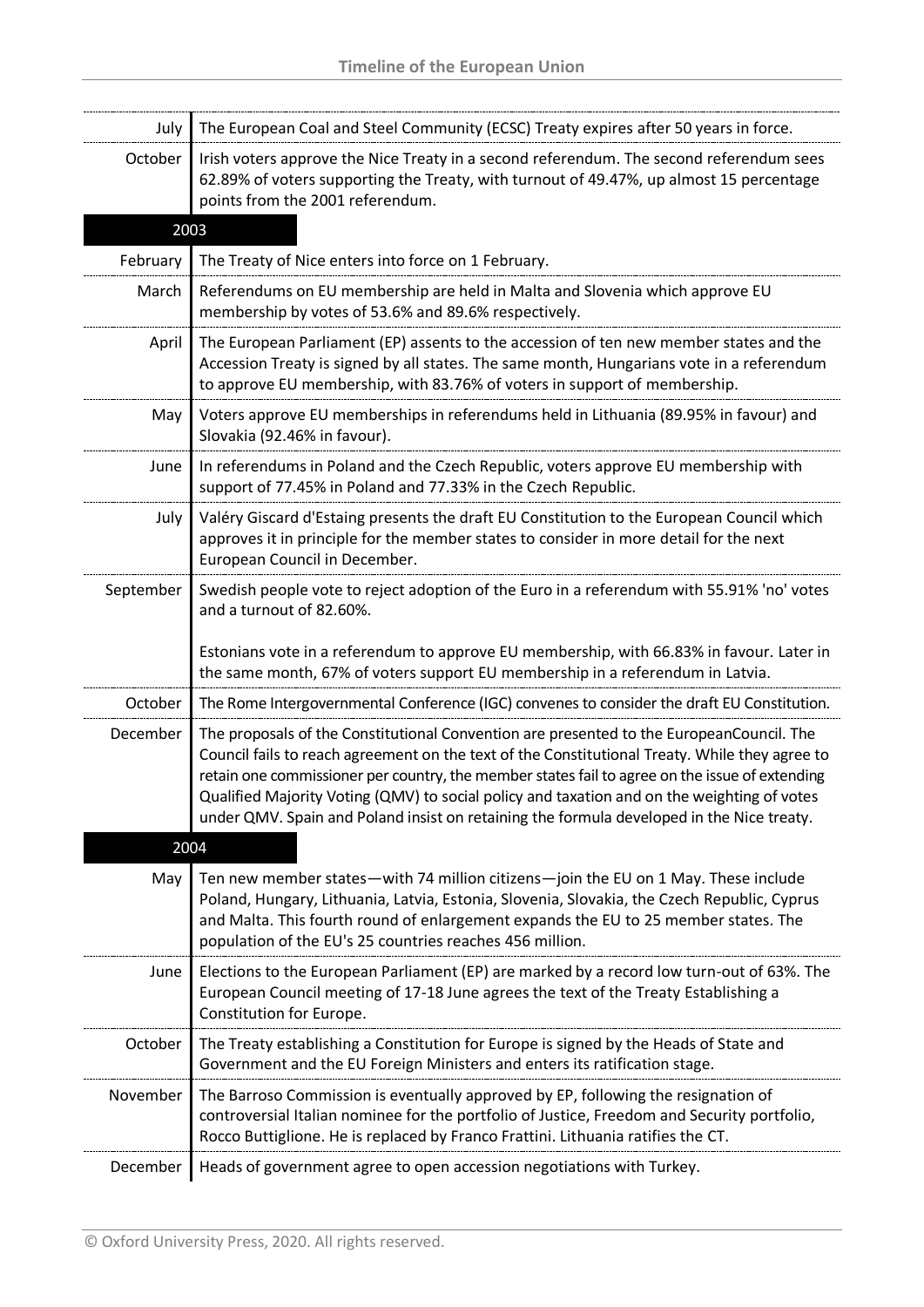| 2005     |                                                                                                                                                                                                                                                                                                                                                                                                                                                                                                                                                                                                                                                                                                                                                                                                                                  |
|----------|----------------------------------------------------------------------------------------------------------------------------------------------------------------------------------------------------------------------------------------------------------------------------------------------------------------------------------------------------------------------------------------------------------------------------------------------------------------------------------------------------------------------------------------------------------------------------------------------------------------------------------------------------------------------------------------------------------------------------------------------------------------------------------------------------------------------------------|
| February | On 20 February, the Spanish people vote to approve the Constitutional Treaty in a<br>consultative referendum. 77% of voters supported the Treaty, and 17% were opposed,<br>with an overall low turnout level of 42%. Slovenia ratifies the CT.                                                                                                                                                                                                                                                                                                                                                                                                                                                                                                                                                                                   |
| April    | Bulgaria and Romania sign Accession Treaties with the EU, paving the way for the 6th<br>enlargement of the EU. The European Parliament (EP) gave its assent to accession earlier<br>in the month. Greece and Italy ratify the CT.                                                                                                                                                                                                                                                                                                                                                                                                                                                                                                                                                                                                |
| May      | On 29 May, French people vote to reject the Constitutional Treaty by 55% to 45% on a 70%<br>turnout in a legally binding referendum.                                                                                                                                                                                                                                                                                                                                                                                                                                                                                                                                                                                                                                                                                             |
|          | Bulgaria and Romania ratify the CT as part of their EU entry preparations.                                                                                                                                                                                                                                                                                                                                                                                                                                                                                                                                                                                                                                                                                                                                                       |
| June     | Three days after the French people rejected the Constitutional Treaty, the Dutch people<br>vote to reject the Constitutional Treaty in a consultative referendum. 61.6% of Dutch<br>voters reject the Treaty. In the wake of the ratification failures in France and the<br>Netherlands, the European Council of 16-17 June announces that the date of 1 November<br>2006, originally set for a report on ratification, is no longer tenable. The member states<br>enter into a 'period of reflection'. The Treaty has already been ratified in Spain, Italy,<br>Austria, Malta, Greece, Slovenia, Slovakia, Hungary, Estonia, Latvia, Lithuania and Cyprus.<br>Ratification is indefinitely delayed in Ireland, Britain, Denmark, Sweden, Portugal, the<br>Czech Republic and Poland. Belgium, Cyprus and Latvia ratify the CT. |
| July     | Luxembourg and Malta ratify the CT.                                                                                                                                                                                                                                                                                                                                                                                                                                                                                                                                                                                                                                                                                                                                                                                              |
| October  | EU entry negotiations commenced with Croatia and Turkey.                                                                                                                                                                                                                                                                                                                                                                                                                                                                                                                                                                                                                                                                                                                                                                         |
| December | The Council of Minster agree EU candidate status for the former Yugoslav Republic of<br>Macedonia.                                                                                                                                                                                                                                                                                                                                                                                                                                                                                                                                                                                                                                                                                                                               |
|          | 2006                                                                                                                                                                                                                                                                                                                                                                                                                                                                                                                                                                                                                                                                                                                                                                                                                             |
| May      | Estonia ratifies the CT                                                                                                                                                                                                                                                                                                                                                                                                                                                                                                                                                                                                                                                                                                                                                                                                          |
| June     | Austrian European Council reflects on the first year of reflection on the Constitutional<br>Treaty and its ratification but no real progress was made apart from a vague commitment<br>that the reflection period be extended and the ratification procedure be re-launched.                                                                                                                                                                                                                                                                                                                                                                                                                                                                                                                                                     |
| December | Finland Ratifies the CT. Entry negotiations with Turkey suspended in eight topic areas as a<br>result of Turkey failing to open access to ports from EU Cyprus.                                                                                                                                                                                                                                                                                                                                                                                                                                                                                                                                                                                                                                                                  |
| 2007     |                                                                                                                                                                                                                                                                                                                                                                                                                                                                                                                                                                                                                                                                                                                                                                                                                                  |
| January  | Bulgaria and Romania join the EU making 27 member states with a population of 485<br>million citizens. They have one EU Commissioner and one Judge each and up to 2009,<br>Bulgaria has 18 EP seats and Romania 35. The voting figures in the Council are 10 for<br>Bulgaria and 14 for Romania.                                                                                                                                                                                                                                                                                                                                                                                                                                                                                                                                 |
|          | Slovenia becomes the 13th country to adopt the Euro and join the Eurozone. It is also<br>agreed that Malta and Cyprus will join the Eurozone on Jan 1st 2008.                                                                                                                                                                                                                                                                                                                                                                                                                                                                                                                                                                                                                                                                    |
| March    | 50th anniversary of the signing of the Treaties of Rome. Berlin European Council statement<br>and re-commitment to the pursuit of European ideals and a new attempt to activate<br>institutional reform either with a revised CT or a new document or set of documents to<br>provide existing Treaty reform.                                                                                                                                                                                                                                                                                                                                                                                                                                                                                                                     |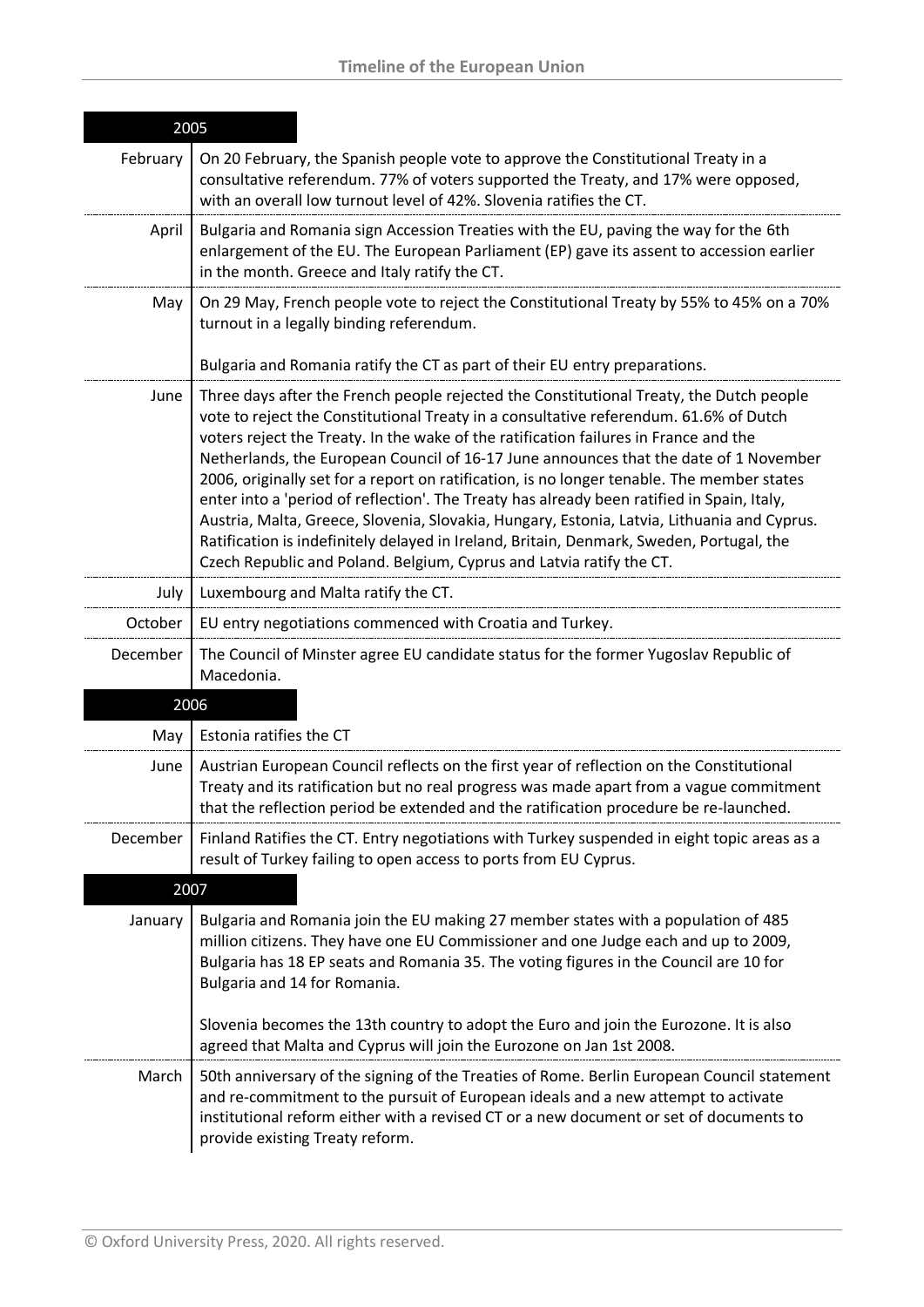--------------

| April     | The European Community becomes the first organisation to accede to the Hague<br>Conference on Private International Law.                                                                                                                                                                                                                                                                                                                                                                                                                                                                                                                                           |
|-----------|--------------------------------------------------------------------------------------------------------------------------------------------------------------------------------------------------------------------------------------------------------------------------------------------------------------------------------------------------------------------------------------------------------------------------------------------------------------------------------------------------------------------------------------------------------------------------------------------------------------------------------------------------------------------|
| June      | European Council Summit meets in Brussels and agrees to abandon the Constitutional<br>Treaty and to replace it with a Reform Treaty which will amend and rename the existing<br>Treaty on European Union and the EC Treaty. Details to be worked out in an IGC and<br>submitted to a further Summit in October in Lisbon.                                                                                                                                                                                                                                                                                                                                          |
| July      | Member state representatives meet in Brussels for the formal opening of the<br>intergovernmental conference (IGC) on a draft reform treaty to amend the EU treaties.                                                                                                                                                                                                                                                                                                                                                                                                                                                                                               |
| October   | After the usual extended behind the scenes horse-trading and posturing by member<br>states, the European Council in Lisbon agree on the Reform Treaty to extensively amend<br>the existing Treaties, renaming the EC Treaty as the Treaty on the Functioning of the<br>European Union. The Treaty is agreed by all 27 members of the European Council. Formal<br>signature by all 27 Governments will take place in December 2007, after which it is again<br>up to each and every member states to ratify by either parliamentary process or<br>Referendum, if considered necessary.                                                                              |
| December  | 27 member states gather in Lisbon to sign the Lisbon Reform Treaty which is the formal<br>start necessary for the ratification process. All 27 member states must ratify the Treaty for<br>it to come into force.                                                                                                                                                                                                                                                                                                                                                                                                                                                  |
| 2008      |                                                                                                                                                                                                                                                                                                                                                                                                                                                                                                                                                                                                                                                                    |
| January   | Slovenia, the first of the new member states, takes over the European Presidency                                                                                                                                                                                                                                                                                                                                                                                                                                                                                                                                                                                   |
| February  | France ratifies the Lisbon Treaty.                                                                                                                                                                                                                                                                                                                                                                                                                                                                                                                                                                                                                                 |
| March     | The European Parliament celebrates 50 years since its first meeting (then as the European<br>Assembly).                                                                                                                                                                                                                                                                                                                                                                                                                                                                                                                                                            |
| June      | The Irish electorate reject the Lisbon Treaty in the Referendum in Ireland. This is not the<br>first time for Ireland who also rejected the Nice Treaty in June 2001 (perhaps another<br>month might be better?). The ratification process is thus thrown into doubt once again<br>although it does continue in some countries. Thus far, 17 countries have ratified.                                                                                                                                                                                                                                                                                              |
|           | The UK Parliament ratifies the Lisbon Treaty.                                                                                                                                                                                                                                                                                                                                                                                                                                                                                                                                                                                                                      |
| July      | France takes over as EU President.                                                                                                                                                                                                                                                                                                                                                                                                                                                                                                                                                                                                                                 |
| November  | Sweden ratifies the Lisbon Treaty taking the number to 25 Member States with the Czech<br>Republic to vote on it and Ireland having rejected it.                                                                                                                                                                                                                                                                                                                                                                                                                                                                                                                   |
| December  | Following the Irish rejection of the Lisbon Treaty and various discussions both within<br>Ireland and with the French Presidency amongst others, EU ministers decide on a new<br>roadmap for the Treaty at the Brussels summit. It is agreed that, in contrast to the<br>agreement and text of the Treaty, a decision will be taken to allow each EU country to<br>nominate a member of the European Commission with formal Treaty amendment taking<br>place via the next accession Treaty amendments. The Irish government promised to hold a<br>new referendum in exchange for the change and on guarantees of the Irish position on<br>neutrality and abortion. |
| 2009      |                                                                                                                                                                                                                                                                                                                                                                                                                                                                                                                                                                                                                                                                    |
| January I | The Czech Republic assumes presidency of the Council for the first time. Slovakia adopts                                                                                                                                                                                                                                                                                                                                                                                                                                                                                                                                                                           |

January | The Czech Republic assumes presidency of the Council for the first time. Slovakia adopts the Euro and becomes the 16th member of the Eurozone.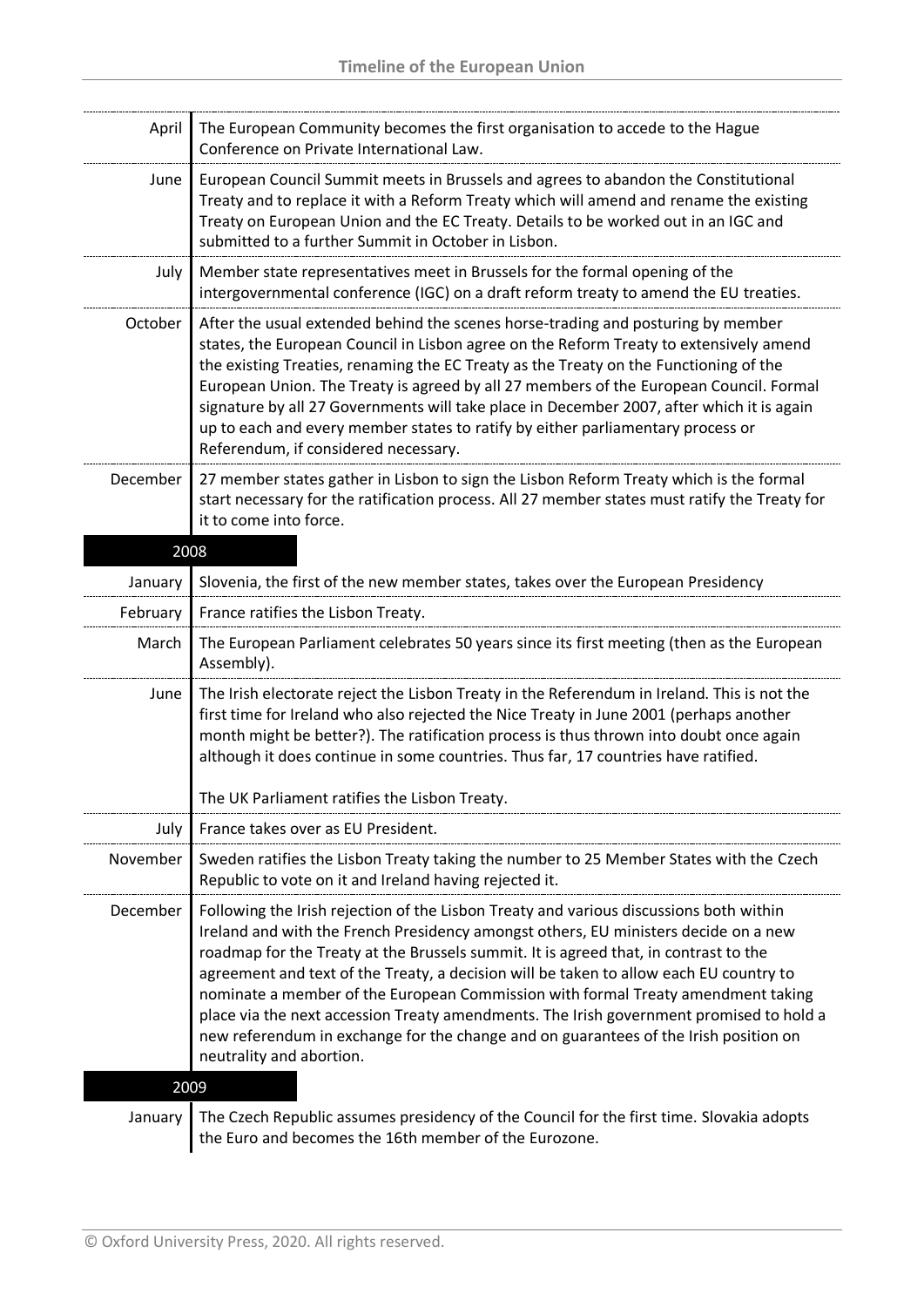| March            | EU leaders meet for a summit in Brussels to discuss the economic crisis, also pledging 50<br>billion Euros in emergency funds for non-Eurozone members.                                                                                                                                                                                                                              |
|------------------|--------------------------------------------------------------------------------------------------------------------------------------------------------------------------------------------------------------------------------------------------------------------------------------------------------------------------------------------------------------------------------------|
| June             | European Parliament elections see centre-right parties making significant gains.                                                                                                                                                                                                                                                                                                     |
| July             | Sweden assumes presidency of the Council.<br>Iceland applies for EU membership.                                                                                                                                                                                                                                                                                                      |
| September        | Jose Manuel Barroso re-appointed as President of the European Commission for a second<br>term.                                                                                                                                                                                                                                                                                       |
| October          | Ireland ratifies the Lisbon Treaty after a second referendum.<br>EU agrees a conditional deal designed to help fight climate change.                                                                                                                                                                                                                                                 |
| November         | Vaclav Klaus, President of the Czech Republic, signs the Lisbon Treaty, marking the final<br>step in the treaties ratification.<br>At a meeting of the European Council, Herman Van Rompuy is appointed first permanent<br>President of the EU Council and British Trade Commissioner Catherine Ashton, High<br>Representative of the Union for Foreign Affairs and Security Policy. |
| December         | The Lisbon Treaty enters into force.<br>Serbia applies for EU membership.                                                                                                                                                                                                                                                                                                            |
| 2010             |                                                                                                                                                                                                                                                                                                                                                                                      |
| January          | Spain takes over the Council Presidency.                                                                                                                                                                                                                                                                                                                                             |
| February         | The European Parliament votes to approve the 26 members making up the new<br>Commission                                                                                                                                                                                                                                                                                              |
| July             | Belgium takes on the 6 month presidency.                                                                                                                                                                                                                                                                                                                                             |
| December<br>2011 | The enhanced co-operation procedure (contained in Arts 226-234 TFEU) is used for the<br>first time to allow international couples living in the EU to decide which law should apply<br>to them in the event of their separation.                                                                                                                                                     |
| January          | Hungary takes over for 6 months as the EU President.                                                                                                                                                                                                                                                                                                                                 |
|                  | Estonia becomes the 17th member of the Eurozone by its adoption of the Euro. Three new<br>European agencies commence operation: the European Banking Authority, the European<br>Insurance and Occupational Pensions Authority, and the European Securities and Markets<br>Authority.                                                                                                 |
| June             | European Council reaches agreement that the accession negotiations for Croatian entry to<br>the EU should be concluded by the end of the month and that Croatia should become the<br>28th EU member in 2013.                                                                                                                                                                         |
| December         | Accession Treaty agreed by EU with Croatia and subject to ratification by all 27 member<br>states and Croatia membership entry is set for 1st July 2013.                                                                                                                                                                                                                             |
|                  | European Council on economic stability took place to start the process of agreeing new<br>treaties on economic and fiscal policies.                                                                                                                                                                                                                                                  |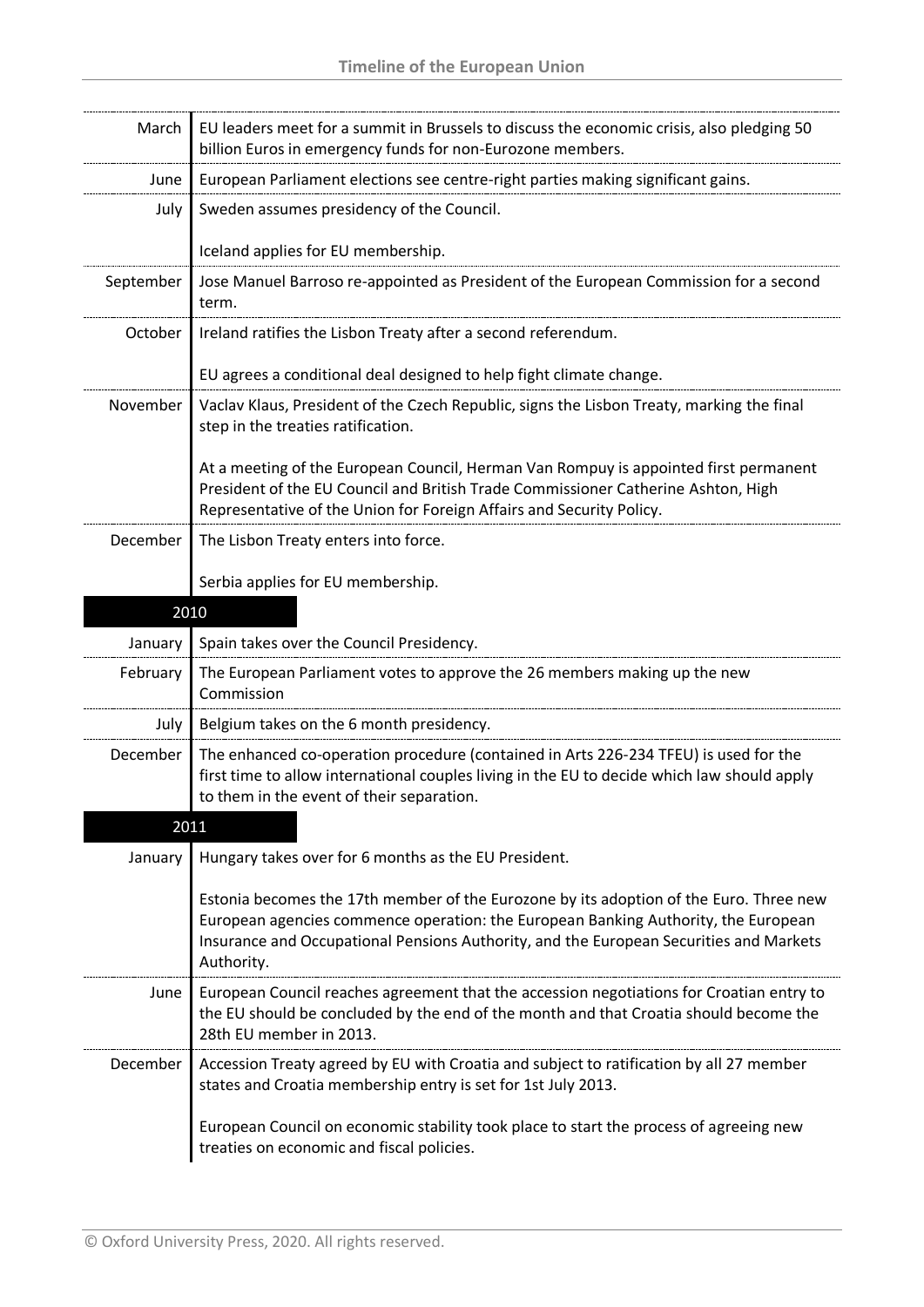| 2012     |                                                                                                                                                                                                                                              |  |
|----------|----------------------------------------------------------------------------------------------------------------------------------------------------------------------------------------------------------------------------------------------|--|
| January  | A Fiscal Treaty was agreed to combat economic difficulties, with the notable exception of<br>the UK and the Czech Republic.                                                                                                                  |  |
| February | The Economic Stability Mechanism (ESM) for the eurozone country members was signed.                                                                                                                                                          |  |
| March    | The European Council grants candidate status to Serbia and re-elects Herman Van Rompuy<br>as its President                                                                                                                                   |  |
| October  | The European Stability Mechanism (ESM) enters into force.                                                                                                                                                                                    |  |
| December | The European Union is awarded the Nobel Peace Prize 2012. The prize recognized the EU's<br>contribution over six decades to the promotion of peace and reconciliation, democracy,<br>and human rights.                                       |  |
|          | 2013                                                                                                                                                                                                                                         |  |
| January  | The Treaty on Stability, Coordination and Governance in the Economic and Monetary<br>Union enters into force.                                                                                                                                |  |
| July     | Croatia joins the EU as the 28th member state.                                                                                                                                                                                               |  |
| October  | A single supervisory mechanism for the oversight of banks and other credit institutions is<br>adopted, establishing the first 'pillar' of Europe's banking union.                                                                            |  |
| November | Georgia and Moldova sign association agreements with the EU.                                                                                                                                                                                 |  |
|          | 2014                                                                                                                                                                                                                                         |  |
| January  | Latvia becomes the 18th member of the Eurozone as it adopts the Euro as its official currency.                                                                                                                                               |  |
|          | Greece takes over the six-month rotating presidency of the Council of the EU.                                                                                                                                                                |  |
| February | The crises in Ukraine flares up over Crimea and generally over its relations with the EU and<br>Russia.                                                                                                                                      |  |
| May      | European elections take place across the EU and 751 MEPs are elected with a typically low<br>turnout of 43.09%.                                                                                                                              |  |
| June     | The EU hosts for the first time the G7 meeting of the world's leading industrialised<br>countries (and not the G8 with Russia which had become the norm.                                                                                     |  |
|          | Jean-Claude Juncker, former Luxembourg Prime Minister is nominated as President-<br>designate of the Commission.                                                                                                                             |  |
|          | Albania is granted candidate country status for future EU membership.                                                                                                                                                                        |  |
|          | Association agreements between the EU and Georgia, Moldova and Ukraine are signed.                                                                                                                                                           |  |
| July     | Italy takes over the six-month rotating presidency of the Council of the EU.                                                                                                                                                                 |  |
|          | Despite UK opposition, the European Parliament elects Jean-Claude Juncker as the next<br>President of the European Commission.                                                                                                               |  |
| August   | Donald Tusk, Prime Minister of Poland, is appointed President of the European Council,<br>and Federica Mogherini, the Italian foreign minister, is appointed EU High Representative<br>of the Union for Foreign Affairs and Security Policy. |  |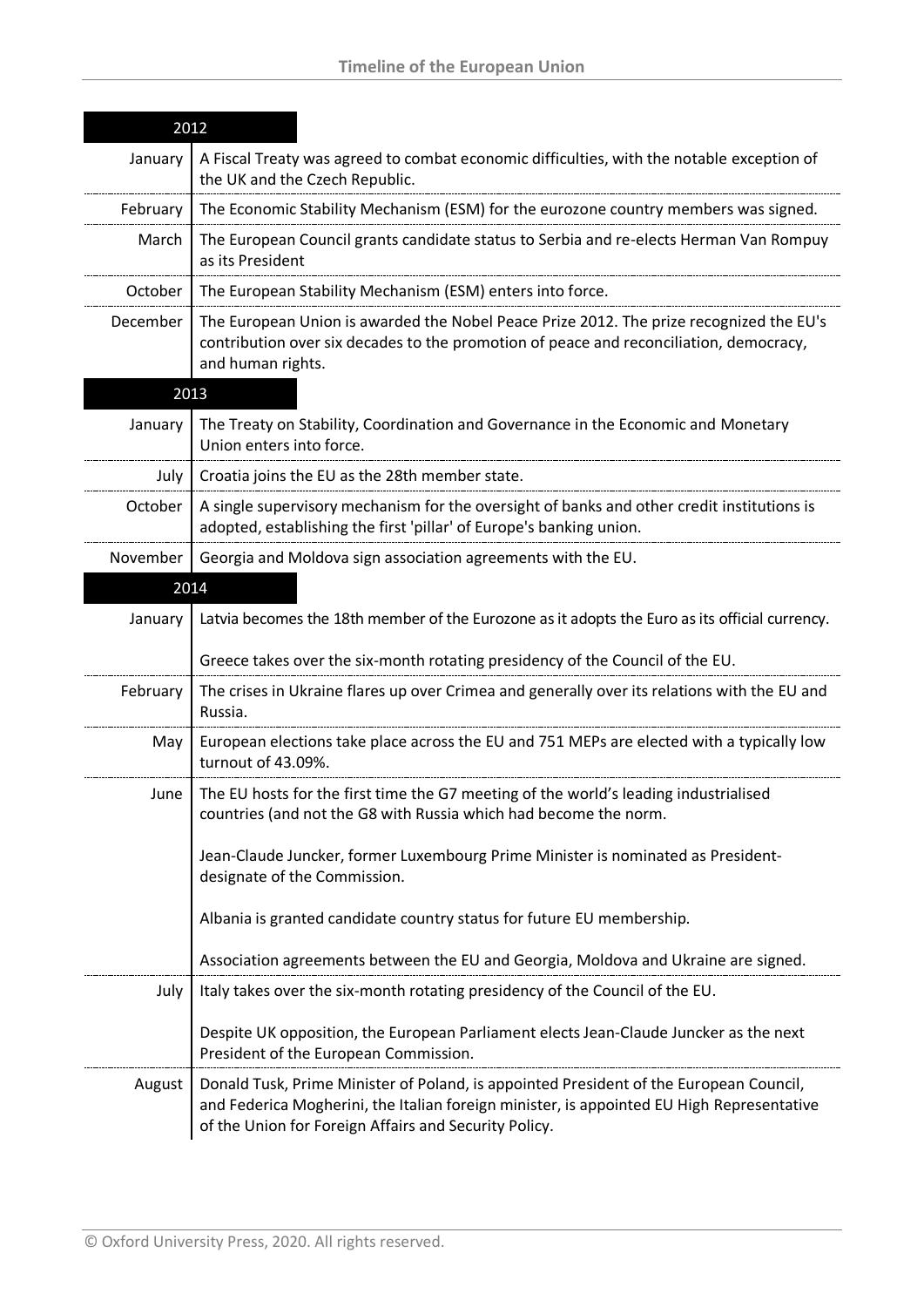| September | With a possible consequence for overall EU membership, the electorate in Scotland voted<br>"No" in a referendum on Scottish independence from the United Kingdom. The "No" side<br>wins with 55.3% voting against independence.                                                                               |
|-----------|---------------------------------------------------------------------------------------------------------------------------------------------------------------------------------------------------------------------------------------------------------------------------------------------------------------|
| October   | The European Parliament approves the new college of 27 Commissioners, with 423 votes<br>in favour, 209 against and 67 abstentions                                                                                                                                                                             |
| November  | New rules enter into force for voting in the Council of Ministers. In order to be adopted by<br>qualified majority, a new law or other decision must now obtain in addition, a 'double<br>majority' of both Member States and population.                                                                     |
| December  | Donald Tusk, former Prime Minister of Poland, replaces Herman Van Rompuy as the<br>President of the European Council.                                                                                                                                                                                         |
|           | 2015                                                                                                                                                                                                                                                                                                          |
| January   | Latvia takes over the six-month rotating presidency of the Council of the EU.<br>Lithuania becomes the 19th member of the Eurozone as it adopts the Euro as its<br>official currency.<br>Greece elects the anti-austerity Party Syriza into a Coalition Government with the right<br>wing Independent Greeks. |
| March     | The European Council agrees to create an energy Union.                                                                                                                                                                                                                                                        |
| May       | The UK elects a conservative majority Government with a manifesto commitment to hold<br>an in/out Referendum on EU membership before the end of 2017.                                                                                                                                                         |
|           | 2016                                                                                                                                                                                                                                                                                                          |
| January   | The Netherlands takes over the 6 month rotating presidency of the EU Council.                                                                                                                                                                                                                                 |
| June      | On 23 June, the UK votes to leave the European Union by 52% to 48%. Prime Minister<br>David Cameron resigns. After a short leadership contest, he is replaced as Prime Minister<br>by Theresa May on 13 July.                                                                                                 |
| July      | Slovakia takes over the six-month rotating presidency of the Council of the EU.                                                                                                                                                                                                                               |
| August    | The European Commission reached a decision that Ireland granted undue tax benefits of<br>up to €13 billion to Apple, which is considered to be illegal under EU state aid rules and<br>allowed Apple to pay substantially less tax than other businesses. Ireland was ordered to<br>recover the illegal aid.  |
|           | 27 heads of state or government meet to begin the process of dealing with the UK and the<br>further development of an EU with 27 member countries, following the UK's decision to<br>leave the Union. They agree on the Bratislava Declaration and Roadmap, setting out the<br>objectives for negotiations.   |
| October   | After some considerable last minute delays, EU and Canadian leaders meet in Brussels and<br>sign the Comprehensive Economic and Trade Agreement, also known as 'CETA'.                                                                                                                                        |
| 2017      |                                                                                                                                                                                                                                                                                                               |
| January   | Malta takes over the six-month rotating presidency of the Council of the EU.                                                                                                                                                                                                                                  |
| February  | The European Parliament votes in favour of the Comprehensive Economic and Trade<br>Agreement (CETA) between the EU and Canada. CETA will enter into force when it is<br>ratified by Canada and by the Member States' parliaments.                                                                             |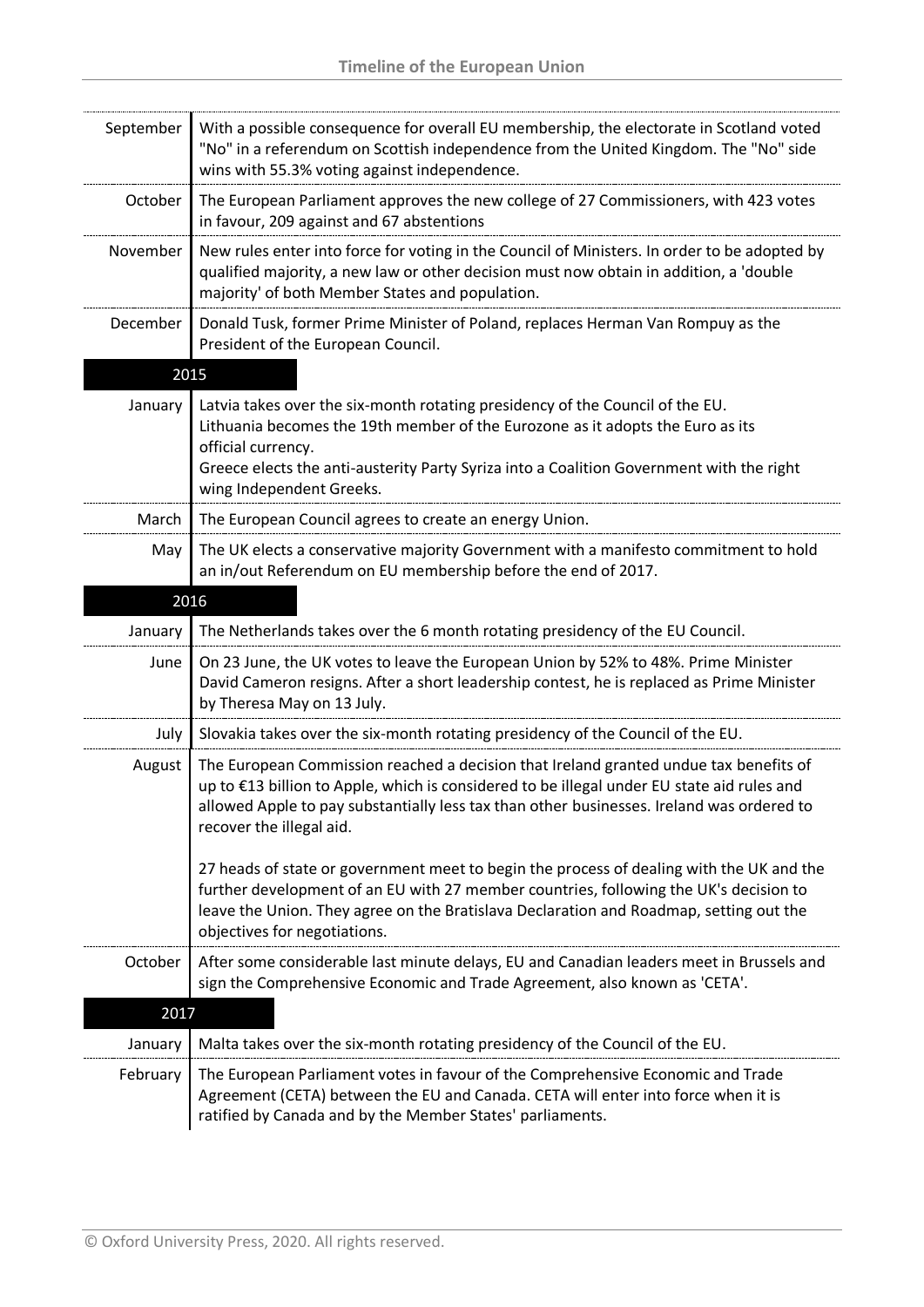| March     | 27 member states of the European Council prepare for the celebration of the 60 <sup>th</sup><br>anniversary of the signing of the Treaties of Rome and on the 25th March indeed celebrate<br>that anniversary.                                                                                                                                                                                                                                                                           |
|-----------|------------------------------------------------------------------------------------------------------------------------------------------------------------------------------------------------------------------------------------------------------------------------------------------------------------------------------------------------------------------------------------------------------------------------------------------------------------------------------------------|
|           | On the 29th, the UK triggers Article 50 TEU. The UK Prime Minister, Theresa May, notifies<br>the European Council of the United Kingdom's intention to leave the European Union. This<br>starts the UK's withdrawal process under Article 50 of the Lisbon Treaty.                                                                                                                                                                                                                       |
| June      | Estonia takes over the six-month rotating presidency of the Council of the EU. This is one<br>month earlier due to the withdrawal of the UK from Council and European Council<br>meetings.                                                                                                                                                                                                                                                                                               |
|           | The EU celebrated 30 years of 'Erasmus' exchanges abroad which have so far benefited 9<br>million students and young persons throughout Europe.                                                                                                                                                                                                                                                                                                                                          |
|           | Roaming charges for using mobile phones were abolished. Citizens who travel within the<br>EU are able to call, text and connect to the internet on their mobile devices at the same<br>price as they pay at home.                                                                                                                                                                                                                                                                        |
|           | Mrs May loses her majority in Parliament in the UK General election and has to rely on the<br>support of Northern Ireland's DUP - led by Arlene Foster to allow Mrs May to stay in<br>power.                                                                                                                                                                                                                                                                                             |
|           | The first round of Article 50 negotiations between the European Commission and the<br>United Kingdom took place.                                                                                                                                                                                                                                                                                                                                                                         |
|           | 1/2 of Crusoe on Mars13th. The UK Government presents the formally called 'Great Repeal<br>Bill' now officially entitle the European Union (withdrawal) Bill<br>(https://publications.parliament.uk/pa/bills/cbill/2017-2019/0005/18005.pdf) to<br>Parliament. This does two 2 things essentially. First to repeal the 1972 European<br>Communities Act and on the day of exiting the EU, to give UK legal effect to all existing EU<br>law applicable in the UK on the day before exit. |
| July      | On the 13th of July the UK Government presents the formally called 'Great Repeal Bill' now<br>officially entitled the European Union (withdrawal) Bill<br>(https://publications.parliament.uk/pa/bills/cbill/2017-2019/0005/18005.pdf) to<br>Parliament. This essentially does two things. First to repeal the 1972 European<br>Communities Act and on the day of exiting the EU, to give UK legal effect to all existing EU<br>law applicable in the UK on the day before exit.         |
| September | The Comprehensive Economic and Trade Agreement (CETA) between the EU and Canada<br>entered provisionally into force and will enter into force fully and definitively when all EU<br>Member States have ratified it.                                                                                                                                                                                                                                                                      |
| December  | The EU and Japan conclude a landmark free trade agreement. The Economic Partnership<br>Agreement will open up the Japanese market of 127 million consumers to key EU<br>agricultural exports and will increase EU export opportunities in a range of other sectors.                                                                                                                                                                                                                      |
|           | EU-27 leaders agree that sufficient progress has been achieved on citizens' rights, the<br>dialogue on Ireland and Northern Ireland, and the financial settlement. The report contains<br>though only agreements in principle, with details to be worked out later but they also<br>adopt guidelines to move to the second phase of negotiations on the UK's withdrawal from<br>the EU.                                                                                                  |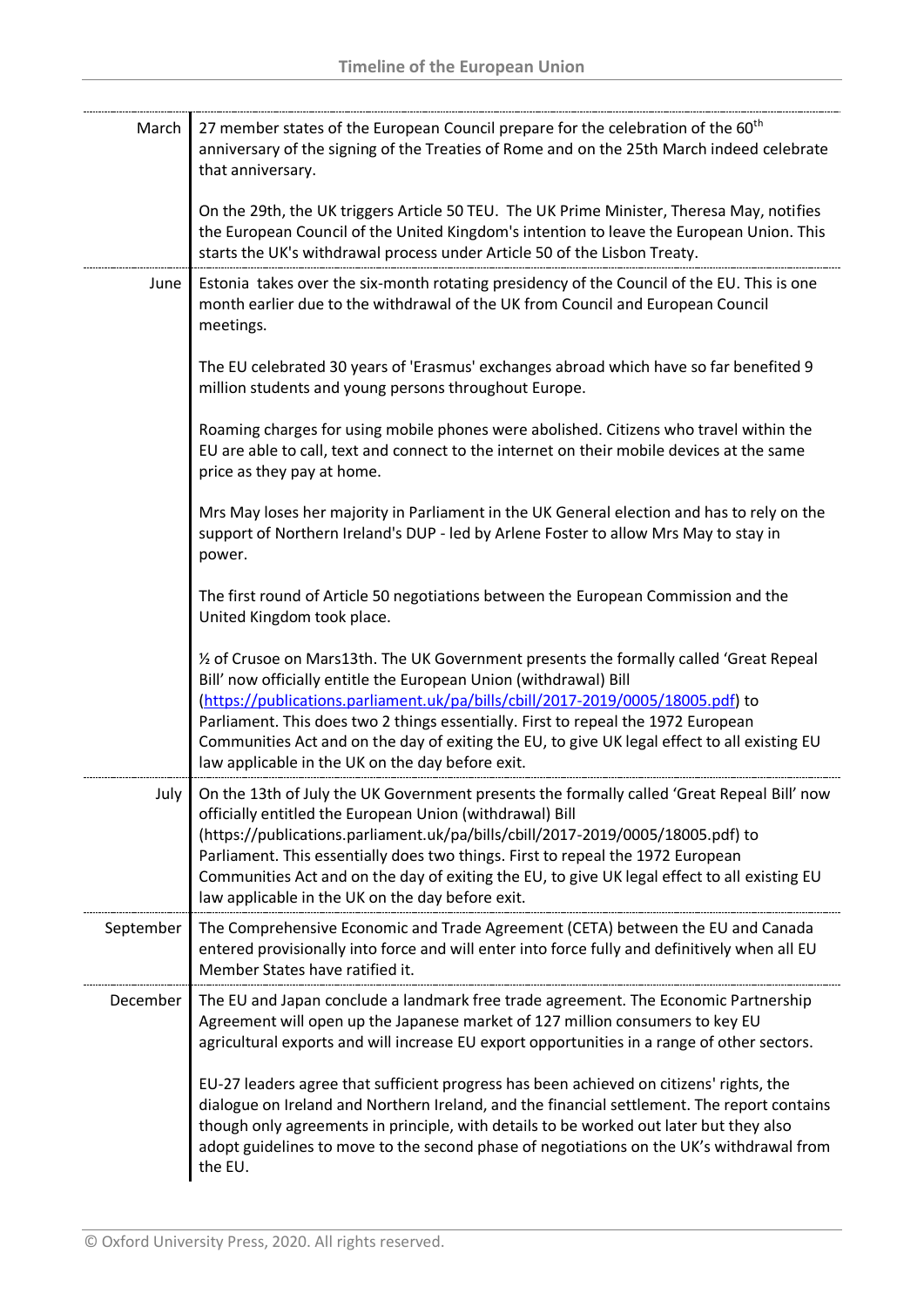| 2018     |                                                                                                                                                                                                                                                                                                                                                                                                                                                                                                                            |
|----------|----------------------------------------------------------------------------------------------------------------------------------------------------------------------------------------------------------------------------------------------------------------------------------------------------------------------------------------------------------------------------------------------------------------------------------------------------------------------------------------------------------------------------|
| January  | Bulgaria takes over the six-month rotating presidency of the Council of the EU.                                                                                                                                                                                                                                                                                                                                                                                                                                            |
| February | The European Commission adopts a strategy for six partner countries in the Western Balkans<br>to join the European Union, with Serbia and Montenegro as front-runner candidates that<br>could be ready to join by 2025, although the Brexit issue may delay that date.<br>The European Commission publishes the draft Withdrawal Agreement between the                                                                                                                                                                     |
|          | European Union and the United Kingdom.                                                                                                                                                                                                                                                                                                                                                                                                                                                                                     |
| March    | The EU 27 leaders approved of the agreement reached by the negotiators on parts of the<br>legal text of the Withdrawal Agreement, and adopted guidelines on the framework for a<br>future relationship with the UK after Brexit.<br>http://www.consilium.europa.eu/media/33458/23-euco-art50-guidelines.pdf                                                                                                                                                                                                                |
| April    | The European Court of Justice ruled<br>https://curia.europa.eu/jcms/upload/docs/application/pdf/2018-04/cp180049en.pdf that<br>a 'wildcat strike' by flight staff following the surprise announcement by TUIfly of a<br>restructuring did not constitute an 'extraordinary circumstance' that releases the airline<br>from its obligation to pay compensation in the event of cancellation or long delay of flight.<br>The European Union and Mexico reach a deal on a new trade agreement.                                |
| May      | A customs agreement between the EU and New Zealand was agreed and entered into<br>force. The agreement includes provisions which will enable the partners to prevent,<br>investigate and combat breaches of customs rules. It has consequences for the UK, in that<br>the UK after Brexit will have to negotiate its own individual Customs agreement with NZ<br>and if under WTO rules, this will be subject to those restrictive rules.                                                                                  |
|          | The EU introduced new rules on privacy, designed to ensure that personal information of<br>individuals is protected no matter where it is sent, processed or stored, also outside the<br>EU. Post Brexit, unless the UK adopts those or enacts its own, these rules will not apply in<br>favour of UK citizens. The UK will either have to adopt those or create new similar ones for<br>the UK and keep them line with any changes to them by the EU.                                                                     |
| June     | The EU Council of Ministers adopted a revision of EU aviation safety legislation, which<br>includes EU-wide rules for civil drones of all sizes, to respect principles to ensure safety,<br>security, privacy, data protection and environmental protection. Post Brexit, unless the UK<br>adopts those or enacts its own, these rules will not apply in favour of UK citizens. The UK<br>will either have to adopt those or create new similar ones for the UK and keep them line<br>with any changes to them by the EU.  |
| August   | Austria takes over the Presidency of the Council of the EU.                                                                                                                                                                                                                                                                                                                                                                                                                                                                |
|          | The rules adopted by the EU to ensure better protection for holidaymakers entered into<br>force. They include stronger rights for consumers booking traditional package holidays and<br>now rules also protect those who book other forms of combined travel. Post Brexit, unless<br>the UK adopts those or enacts its own, these rules will not apply in favour of UK citizens.<br>The UK will either have to adopt those or create new similar ones for the UK and keep<br>them line with any changes to them by the EU. |
|          | The EU and Japan signed a comprehensive trade deal, the most wide-reaching negotiated<br>by the EU. It includes a strategic partnership agreement for enhanced cooperation across a<br>range of areas, which was subsequently ratified in December 2018. The agreement has                                                                                                                                                                                                                                                 |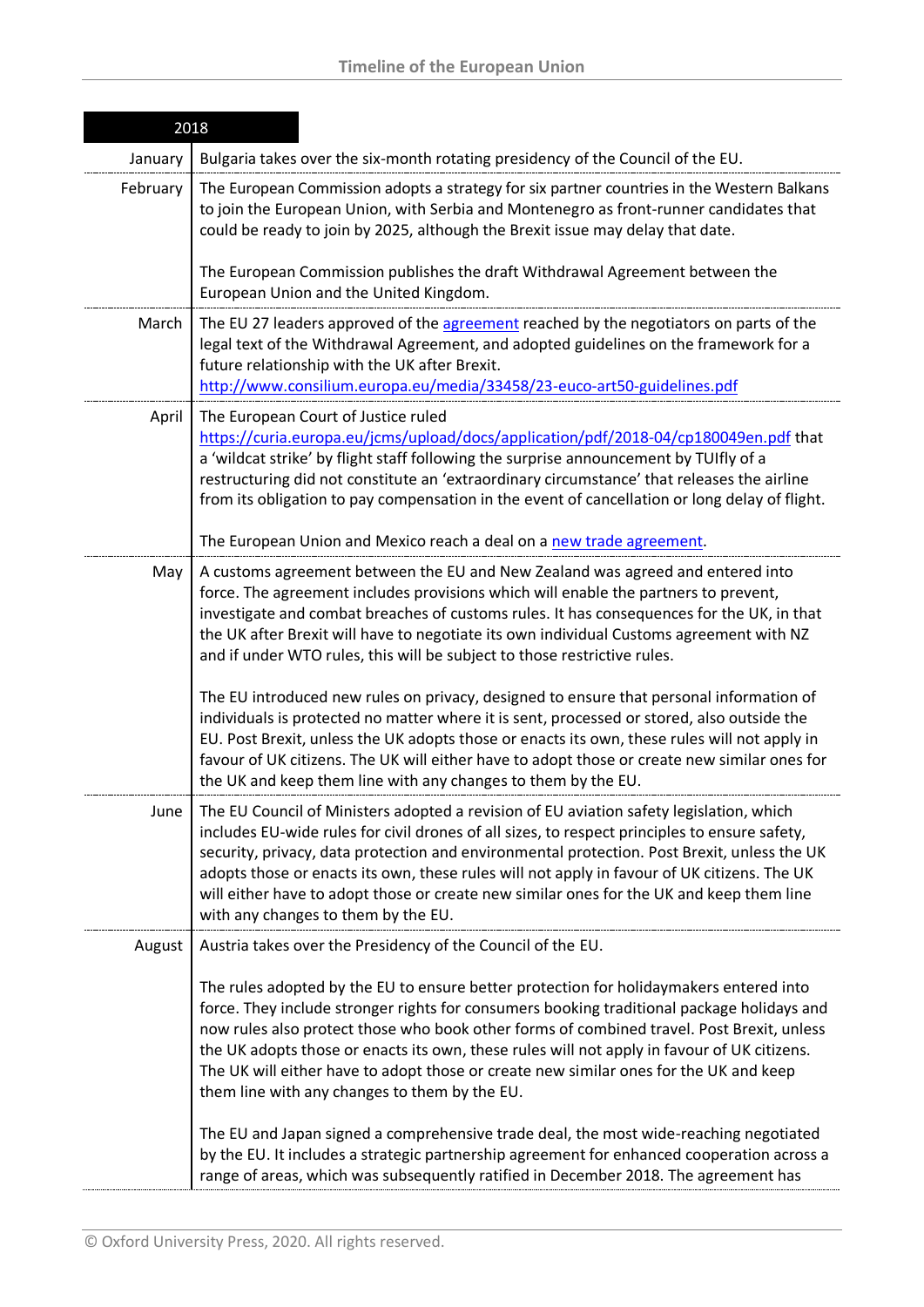|           | consequences for the UK, in that the UK after Brexit will have to negotiate its own<br>individual Customs agreement with Japan and if under WTO rules, this will be subject to<br>those restrictive rules.                                                                                                                                                                                                                                                                                                                                 |
|-----------|--------------------------------------------------------------------------------------------------------------------------------------------------------------------------------------------------------------------------------------------------------------------------------------------------------------------------------------------------------------------------------------------------------------------------------------------------------------------------------------------------------------------------------------------|
|           | The EU and Japan also concluded an agreement which recognises each other's data<br>protection systems as being 'equivalent' (the principle of equivalence is a well known<br>concept in EU law).                                                                                                                                                                                                                                                                                                                                           |
|           | Within the EU, Greece concluded a stability support programme to consolidate and<br>strengthen its place within the EU euro zone. The programme tackles the longstanding and<br>structural issues in Greece that contributed its an economic crisis.                                                                                                                                                                                                                                                                                       |
| September | EU-27 leaders met to discuss migration and internal security and to review progress in the<br>talks on the UK's withdrawal and the way forward.                                                                                                                                                                                                                                                                                                                                                                                            |
|           | EU rules which were adopted on the cross-border use of electronic identification such as<br>ID cards, driving licences and bankcards came into force. The rules allow EU citizens and<br>businesses to access online services even if they are from a different Member State. Post<br>Brexit, unless the UK adopts those or enacts its own, these rules will not apply in favour of<br>UK citizens. The UK will either have to adopt those or create new similar ones for the UK<br>and keep them line with any changes to them by the EU. |
| October   | The EU-27 leaders in the European Council meeting in Brussels, reviewed the state of<br>negotiations on the UK's withdrawal from the EU, expressing their view that, despite<br>intensive negotiations, not enough progress had been achieved.                                                                                                                                                                                                                                                                                             |
|           | The EU and Singapore signed three agreements of economic significance, increasing their<br>political, trade, and investment relations. This has consequences for the UK, in that the UK<br>after Brexit will have to negotiate its own individual agreements with Singapore and if<br>under WTO rules, these will subject to those restrictive rules.                                                                                                                                                                                      |
| November  | The EU-27 European Council leaders meeting in Brussels, confirmed the Brexit withdrawal<br>agreement between the EU and the United Kingdom. They also approved an<br>accompanying political declaration on future EU-UK relations.                                                                                                                                                                                                                                                                                                         |
| December  | New EU rules provide that European consumers can shop online in the EU without being<br>blocked or re-routed. Post Brexit, unless the UK adopts those or enacts its own, these rules<br>will not apply in favour of UK citizens. The UK will either have to adopt those or create new<br>similar ones for the UK and keep them line with any changes to them by the EU.                                                                                                                                                                    |
|           | 2019                                                                                                                                                                                                                                                                                                                                                                                                                                                                                                                                       |
|           | In this year various anniversaries took place:<br>20 years of the €.<br>25 years of the single market and European Economic Area (EEA).<br>15 years from the 2005 enlargement.<br>10 years of the Lisbon Treaty.<br>10 years of the EU Charter of Fundamental Rights.                                                                                                                                                                                                                                                                      |
| January   | Romania takes over the EU Council Presidency.                                                                                                                                                                                                                                                                                                                                                                                                                                                                                              |
| February  | The trade agreement between the EU and Japan entered into force. Businesses and consumers<br>across Europe and in Japan become part of the largest open trade zone in the world.                                                                                                                                                                                                                                                                                                                                                           |
|           | The formal notification by the Republic of North Macedonia of its new name was<br>transmitted to the EU. The newly-named country has been a candidate country for EU<br>membership since December 2005.                                                                                                                                                                                                                                                                                                                                    |